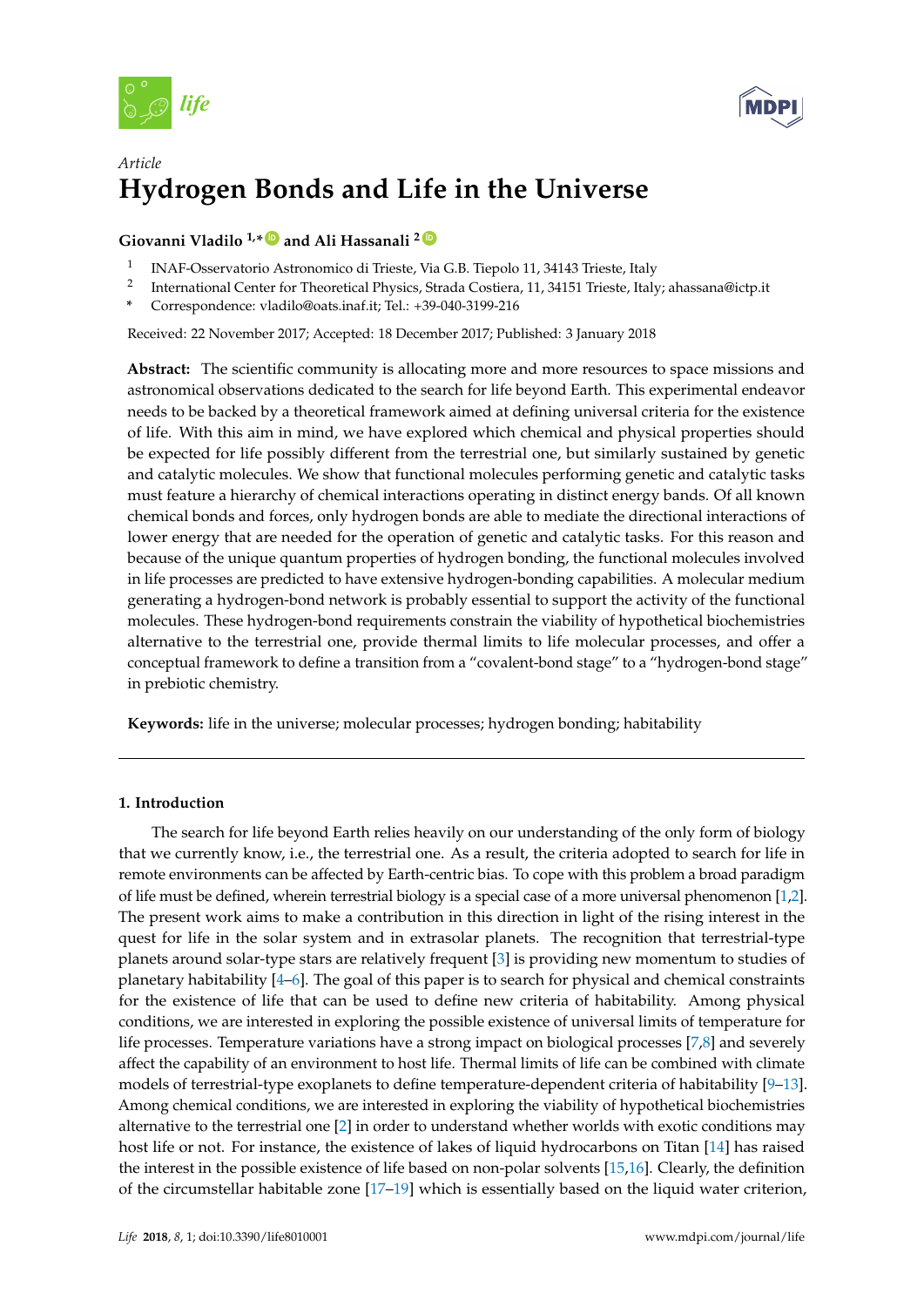should incorporate physically-based limits of life, if they exist, and should be revised if alternative biochemistries are plausible.

Predicting which possible types of biochemistries may take place in the universe is an extremely difficult task [\[20\]](#page-18-14). Life embraces different levels of structural and functional complexity, starting from the molecular level up to the highest supramolecular levels, where the most elaborate functions take place (Figure [1\)](#page-1-0). The most complex biological structures and functions result, in large part, from contingent events that shape the pathways of life evolution [\[21](#page-19-0)[,22\]](#page-19-1). As a result, the evolutionary outcome is unpredictable and this is true even for molecular structures [\[23\]](#page-19-2). Nonetheless, the interactions that take place between biomolecules are mediated by well-known chemical bonds and forces that obey the universal laws of physics and chemistry. In this work we confine our attention to such chemical interactions, which are unaffected by the evolutionary history of life. In this way we can search for common chemical and physical properties of life that can be eventually employed as universal criteria of habitability. Our approach is essentially mechanistic and does not attempt to understand the deep reasons for the emergence of life, which are still hard to grasp despite being the subject of intense research [\[24\]](#page-19-3). In the next section we propose a minimum set of requisites for the existence of life driven by molecular processes. In the subsequent sections we use such requisites as a working tool to predict consequences in terms of chemical interactions, the possibility of alternative biochemistries and thermal limits of life processes.

<span id="page-1-0"></span>

**Figure 1.** Idealized representation of life as a stratification of levels of increasing functional complexity (green box). Due to the lack of a unified description of life, the different levels are investigated by different scientific disciplines (red boxes). The upper levels are heavily affected by unpredictable events that take place during the evolutionary history of life. The chemical interactions taking place between molecular constituents can be described using the universal laws of physics and chemistry.

### <span id="page-1-2"></span>**2. Requisites for the Existence of Life**

Life is usually defined by enunciating a list of properties shared by terrestrial organisms. The list may include metabolism, growth, reproduction, evolution, self-containment and/or other characteristics [\[25–](#page-19-4)[27\]](#page-19-5). Even if there is no common agreement on which properties should be adopted to define life [\[28](#page-19-6)[–30\]](#page-19-7), we know that every single defining property, originally discovered in the macroscopic world, is sustained by the action of underlying molecular processes. This fact encourages us to adopt a molecular perspective to generalize the concept of life. To keep an open-minded attitude to the nature of hypothetical, non-terrestrial life, we impose a minimal number of requisites that life molecular processes should satisfy. The first requisite that we adopt is:

### <span id="page-1-1"></span>**Requisite 1.** *Life processes are sustained by functional molecules that perform genetic and catalytic tasks.*

Some remarks are necessary to clarify the meaning and implications of this requisite. Genetic tasks aim at exchanging information coded in a sequence of chemical groups. Catalytic tasks aim at reducing energy barriers of chemical reactions used to synthesise or recycle molecular constituents.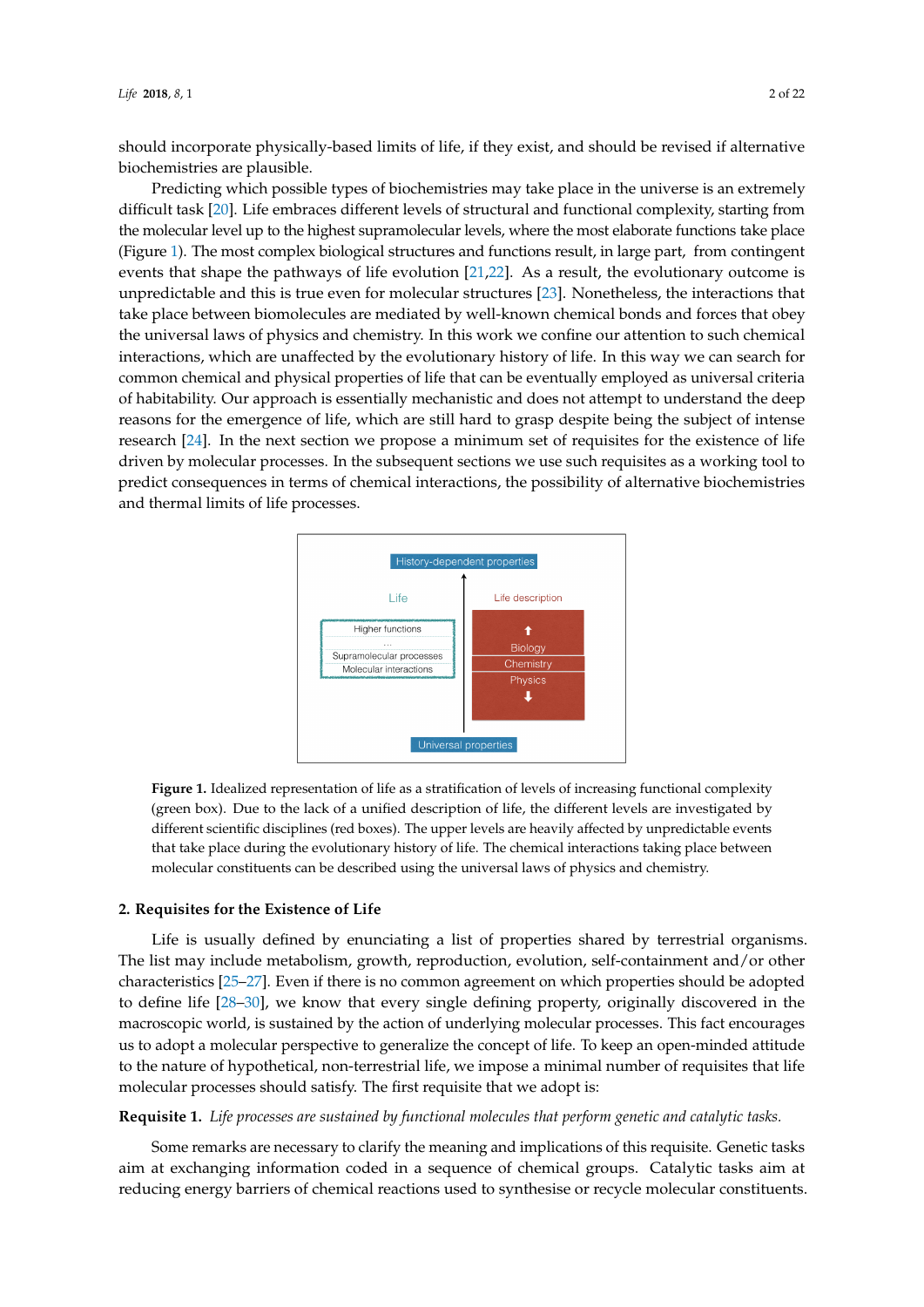The possibility of molecular replication, which is considered to be essential for the emergence of life [\[24\]](#page-19-3), is implicit in Requisite [1](#page-1-1) because molecular replication can be provided by genetic and catalytic molecules.

Present-day terrestrial life can be thought of as a particular case that fits Requisite [1,](#page-1-1) with nucleic acids and proteins playing the roles of genetic and catalytic polymers. Previous evolutionary stages of terrestrial life also fit the requisite since the basic molecular constituents have been preserved in the course of billons years of evolution [\[21](#page-19-0)[,22\]](#page-19-1). The same is true for the RNA world [\[31\]](#page-19-8) because Requisite [1](#page-1-1) does not exclude that the same molecule can perform both the genetic and the catalytic tasks.

In addition to present and past terrestrial life, Requisite [1](#page-1-1) fits a broad spectrum of hypothetical life forms since it does not specify the nature of the functional molecules. Therefore synthetic biopolymers, such as PNA [\[32\]](#page-19-9) or others [\[33\]](#page-19-10), or non-terrestrial biomolecules, if any, may fit the requisite as long as they have genetic and catalytic capabilities. Moreover, it should be clear that the functional molecules may have topologies different from those of terrestrial macromolecules: they do not need to be linear structures and can have any sort of 3D conformation.

Finally, Requisite [1](#page-1-1) does not preclude other molecular ingredients from being present in addition to functional molecules. For instance, a molecular medium surrounding the functional molecules (Section [6\)](#page-12-0) and molecular structures providing compartmentalization [\[34\]](#page-19-11), are expected to be present in any form of life. Any other molecular constituents that do not preclude the operation of the genetic and catalytic functions can also be present. In conclusion, Requisite [1](#page-1-1) leaves open the possibility of a broad spectrum of terrestrial or non-terrestrial life forms.

In principle, technological progress could disclose the possibility to build some form of artificial life not based on genetic and catalytic molecules. Artificial life would be virtually impossible to constrain from a physico-chemical point of view and so it would not provide physico-chemical constraints of habitability, which are the final goal of the present investigation. To discard this type of life we introduce an additional condition:

<span id="page-2-1"></span>**Requisite 2.** *The molecules with genetic and catalytic capabilities emerge from a prebiotic process of natural selection of molecular constituents.*

<span id="page-2-0"></span>In practice, we limit our attention to life that maintains functional molecules at the root of its processes despite the variations driven by Darwinian-type evolution (Figure [2\)](#page-2-0). As we shall see, the requirement of a prebiotic process of natural selection provides a guideline to predict the most likely outcome in terms of molecular properties.



**Figure 2.** Conceptual framework for the origin and evolution of life adopted in this work. Life is postulated to originate from a prebiotic process of natural selection that leads to the emergence of functional molecules with genetic and catalytic capabilities (Section [2\)](#page-1-2). Subsequent episodes of Darwinian evolution may add structural and functional complexity, always preserving functional molecules as an underlying, essential ingredient of life processes.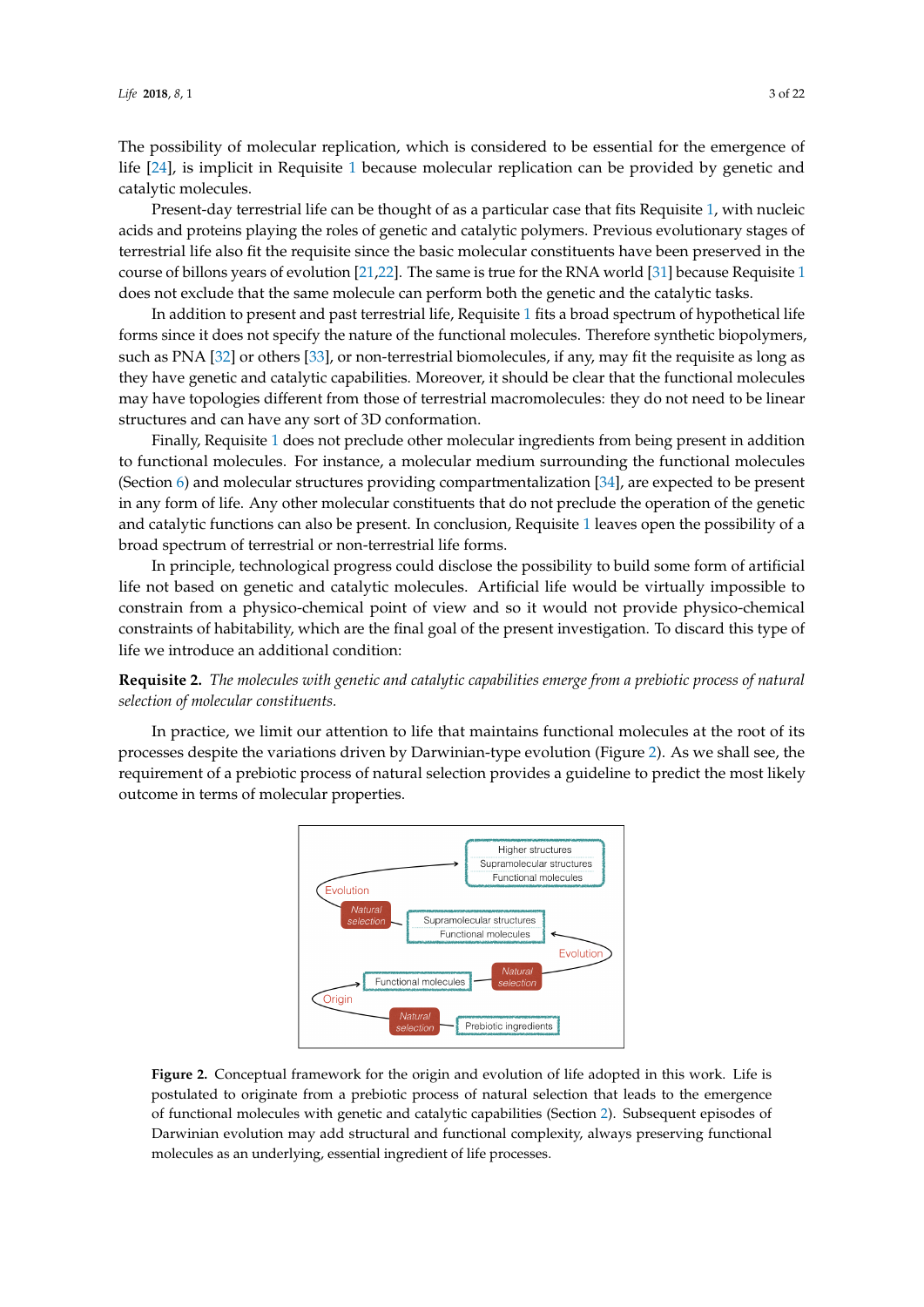### <span id="page-3-2"></span>**3. A Hierarchy of Life Chemical Interactions**

Any form of life satisfying Requisites [1](#page-1-1) and [2,](#page-2-1) whether on Earth or not, must share a number of properties. Functional molecules must have long atomic sequences to be able to store a large number of genetic instructions or to acquire a variety of catalytic shapes [\[35](#page-19-12)[,36\]](#page-19-13). For simplicity, we call "functional chains" the long atomic sequences of functional molecules, keeping in mind that the topology of such chains does not need to be linear: the chains can form rings or can be branched and form tangled 3D structures. The operation of genetic and catalytic tasks, postulated by Requisite [1,](#page-1-1) implies that functional chains must interact with each other, exchanging chemical groups between them and with any other molecule involved in such tasks. Here we show that the operation of these molecular processes requires the coexistence of a hierarchy of chemical interactions. We use the word interaction in a broad sense, including in this category both transient encounters between molecular constituents and chemical bonds that hold atomic groups in a more stable fashion. A priori, these interactions may be different from those typical of terrestrial biomolecules. To emphasize this possibility, we introduce an ad hoc nomenclature of interactions (type-1 , type-2 , type-3 ) to classify different types of interactions that are expected to exist in functional molecules.

### <span id="page-3-1"></span>*3.1. Types of Interactions*

The existence of functional molecules implies that adjacent atoms or chemical groups along their chains must be held together by structural bonds which build their atomic sequences. We call these intra-chain interactions "type-1 bonds" (Figure [3\)](#page-3-0). In addition to intra-chain bonds, the chains of the functional molecules are expected to undergo a particular form of molecular association (or dissociation) that involves a sequential pairing (or unpairing) of a series of chemical groups located along adjacent chains. The existence of this type of molecular association, that we call "chain pairing", can be predicted by Requisite [1:](#page-1-1) genetic tasks require copying and translating instructions and these processes in turn require some form of chain pairing (or unpairing); catalytic tasks require the functional molecules to be able to acquire very specific conformations through molecular folding, which is an intramolecular form of pairing. We call the bonds involved in chain pairing "type-2 bonds" (Figure [3\)](#page-3-0).

<span id="page-3-0"></span>

**Figure 3.** Graphic representation of small portions of functional chains involved in genetic and catalytic tasks. The sketch shows examples of the directional chemical interactions needed for the operation of these tasks. Solid lines: type-1 bonds holding chemical groups (filled circles) along functional chains. Dashed lines: type-2 bonds connecting a sequence of chemical groups along adjacent chains ("chain pairing"). Dotted arrows: type-3 interactions needed for intermolecular recognition. See Section [3.1.](#page-3-1)

In addition to intra-chain bonds and chain pairing, the functional molecules will undergo a variety of intermolecular interactions. The need to perform genetic and catalytic tasks implies that part of these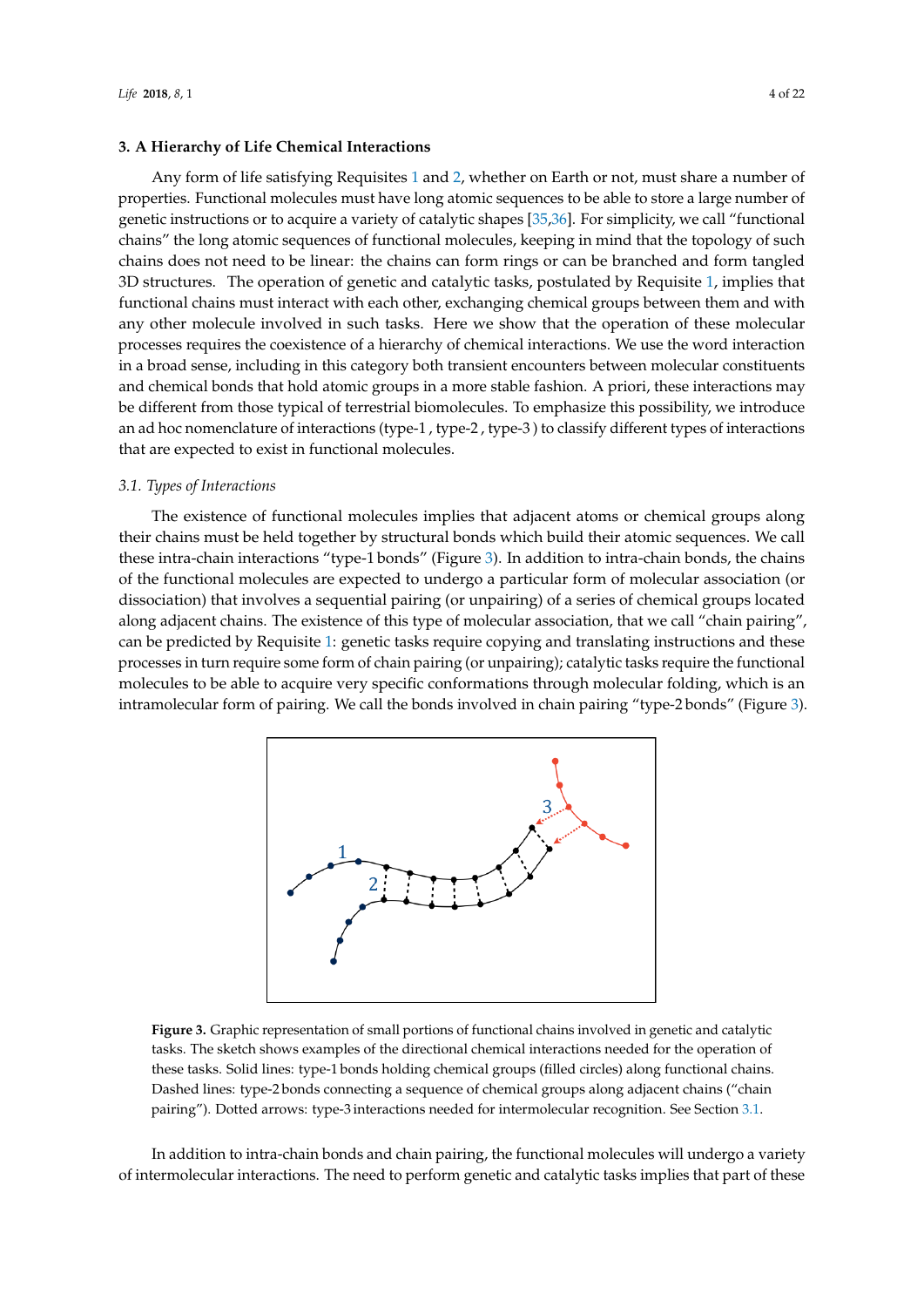interactions must be directional: when the functional molecules interact with each other to synthesise or recycle molecules, exchange information, and catalyze chemical reactions, the interactions must be directional because the molecules involved must recognize each other before performing these tasks. We call the directional interactions needed for intermolecular recognition "type-3 interactions" (Figure [3\)](#page-3-0); these interactions must be pervasive given the essential role of genetic and catalytic tasks.

The main characteristics, biological roles, formation/destruction processes, and requirements of type-1, type-2 and type-3 interactions are summarized in Table [1.](#page-4-0) The biological roles demonstrate the necessity of such interactions in any form of life based on genetic and catalytic molecules. The requirements will be discussed in the next section. The relationship between type-1, type-2, and type-3 interactions and actual chemical bonds will be discussed in Section [4.](#page-5-0)

| <b>Interaction</b> | Type 1                  | Type 2                                                      | Type 3                     |  |
|--------------------|-------------------------|-------------------------------------------------------------|----------------------------|--|
| Description        | Bonds between           | Bonds involved in the                                       | Transient interactions     |  |
|                    | nearby atoms along      | association of portions                                     | between external sites     |  |
|                    | functional chains       | of functional chains                                        | of functional molecules    |  |
| Nature             | Intra-chain             | Inter-chain (intramolecular<br>or intermolecular)           | Intermolecular             |  |
| Biological role    | Structural              | Encoding of instructions—<br>Folding of catalytic molecules | Intermolecular recognition |  |
| Formation/         | Synthesis/disposal      | Chain pairing/unpairing                                     | Approach/removal           |  |
| destruction        | of functional molecules |                                                             | of functional molecules    |  |
| Requirements       | Resilient to type-2 and | Resilient to type-3 interactions—                           | Non-invasive (to preserve  |  |
|                    | type-3 interactions     | Non-invasive (to preserve type-1 bonds)                     | type-1 and type-2 bonds)   |  |

<span id="page-4-0"></span>**Table 1.** Classification of chemical interactions according to the role played in functional molecules.

### <span id="page-4-2"></span>*3.2. Relative Strengths of the Interactions*

In the time interval between their synthesis and disposal, the functional molecules are engaged in the different types of interactions described above. During these interactions, functional chains must maintain their structure to preserve their functionalities. From this general concept we derive quantitative constraints on the relative strengths of type-1 , type-2 , and type-3 interactions.

During chain pairing (or unpairing), some of the type-1 bonds will be exposed to the interactions that establish (or destroy) type-2 bonds. We call ∆*H*<sup>1</sup> and ∆*H*<sup>2</sup> the absolute values of the dissociation energies of type-1 bonds and type-2 bonds, respectively. To preserve the atomic sequence and functionality of the functional chain, the energy exchanged during inter-chain interactions,  $\simeq \Delta H_2$ , must be lower than the intra-chain bond energy, ∆*H*1. This must be true for any type-1 bond of the chain exposed to pairing interactions. Thus, we obtain

$$
\max\{\Delta H_2\} < \min\{\Delta H_1\}_2\tag{1}
$$

where  $\{\}_2$  indicates the subset of bonds of the polymer exposed to chain pairing (or unpairing). In the course of the life-time of functional molecules, some of the type-2 bonds that contribute to the inter-chain stabilization will be exposed to intermolecular interactions. To preserve the conformation and functionality of the chains, the energy exchanged during these intermolecular encounters, ∆*E*im, must be lower than the inter-chain bond energy,  $\simeq \Delta H_2$ . This must be true for any intermolecular interaction and for any type-2 bond exposed to intermolecular interactions. Thus, we obtain

$$
\max\{\Delta E_{\text{im}}\} < \min\{\Delta H_2\}_{\text{im}}\tag{2}
$$

where the symbol  $\{\}_{im}$  indicates the subset of bonds exposed to intermolecular interactions. Combining these two relations we obtain

<span id="page-4-1"></span>
$$
\max\{\Delta E_{\text{im}}\} < \min\{\Delta H_2\}_{\text{im}} < \max\{\Delta H_2\} < \min\{\Delta H_1\}_2. \tag{3}
$$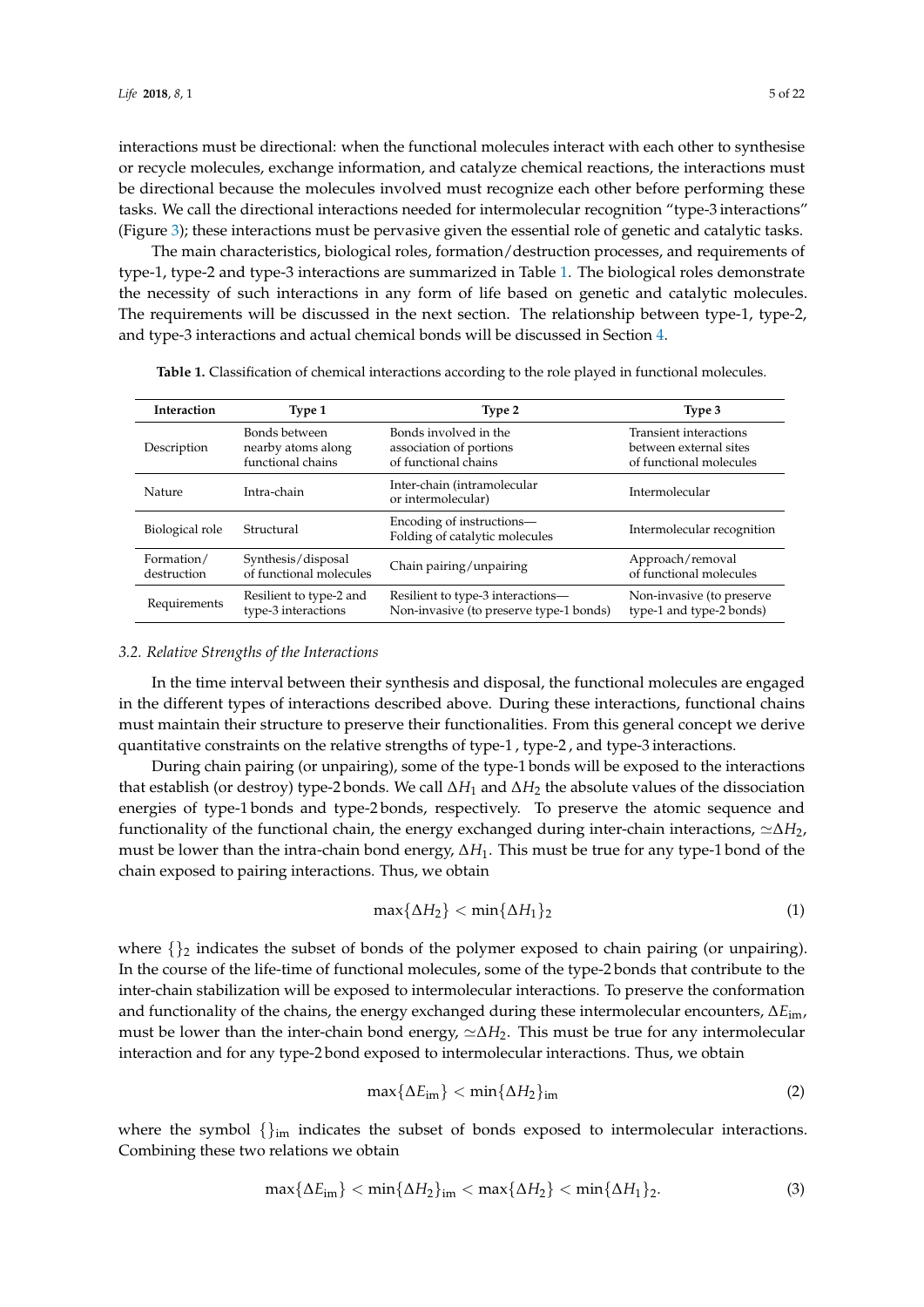We now assume that intermolecular encounters redistribute the molecular kinetic energy yielding a common mean value of energy for intermolecular interactions, h∆*E*imi. Since type-3 interactions are a sub-sample of intermolecular interactions, we have  $\langle \Delta E_3 \rangle \simeq \langle \Delta E_{\text{im}} \rangle$ . In terms of mean quantities, condition [\(3\)](#page-4-1) can be rewritten as

<span id="page-5-1"></span>
$$
\langle \Delta E_{\rm im} \rangle \simeq \langle \Delta E_3 \rangle < \langle \Delta H_2 \rangle < \langle \Delta H_1 \rangle \,.
$$
 (4)

The dissociation energies that appear in this inequality are expected to be similar in different interacting molecules because: (i) to optimize the capability of chain pairing, the bond strengths  $\Delta H_2$ should be similar in different chains; (ii) to optimize the capability of exchanging atoms linked with type-1 bonds, the bond energies ∆*H*<sup>1</sup> should be similar in different chains. Therefore, we argue that the prebiotic process of natural selection (Requisite [2\)](#page-2-1) would lead to the emergence of functional molecules featuring type-1 bonds with similar strengths, as well as type-2 bonds with similar strengths.

In summary, the strengths of chemical bonds and the intermolecular energy exchanges in life functional molecules lie in three distinct energy bands: an upper band characteristic of type-1 bonds, an intermediate band characteristic of type-2 bonds, and a lower band characteristic of intermolecular interactions, including type-3 interactions. This hierarchy of interactions must be present in any form of life that satisfies Requisites [1](#page-1-1) and [2](#page-2-1) because no assumptions have been made on the type of molecules involved in the processes. The relationships [\(4\)](#page-5-1) are sketched in the left side of Figure [4.](#page-5-2) The right side of the same figure illustrates the impact of thermal collisions in different intervals of thermal energy,  $\epsilon(T)$ , which will be discussed in Section [7.](#page-14-0)

<span id="page-5-2"></span>

**Figure 4.** Left side: schematic representation of the hierarchy of chemical of interactions predicted to exist in functional molecules (Section [3\)](#page-3-2). Right side: impact of thermal energy,  $\epsilon(T)$ , on the chemical interactions (Section [7\)](#page-14-0). Upper red boxes:  $\epsilon(T)$  is too high, leading to the disruption or denaturation of functional molecules. Green box:  $\epsilon(T)$  is in an optimal range to energize type-3 interactions without disrupting type-2 bonds. Lowest red box:  $\epsilon(T)$  is too low to energize intermolecular interactions.

# <span id="page-5-0"></span>**4. Chemical Bonds Suitable for Life Molecular Interactions**

To make a practical use of condition [\(4\)](#page-5-1) we now discuss which chemical interactions have the capability to play the role of type-1 , type-2 and type-3 interactions. To set the problem in a universal perspective, we need to be sure that the properties of chemical bonds are the same everywhere in the universe. Astronomical spectroscopic observations suggest that this is the case. For instance, the spectral lines observed in remote sources can be fitted with the physical parameters of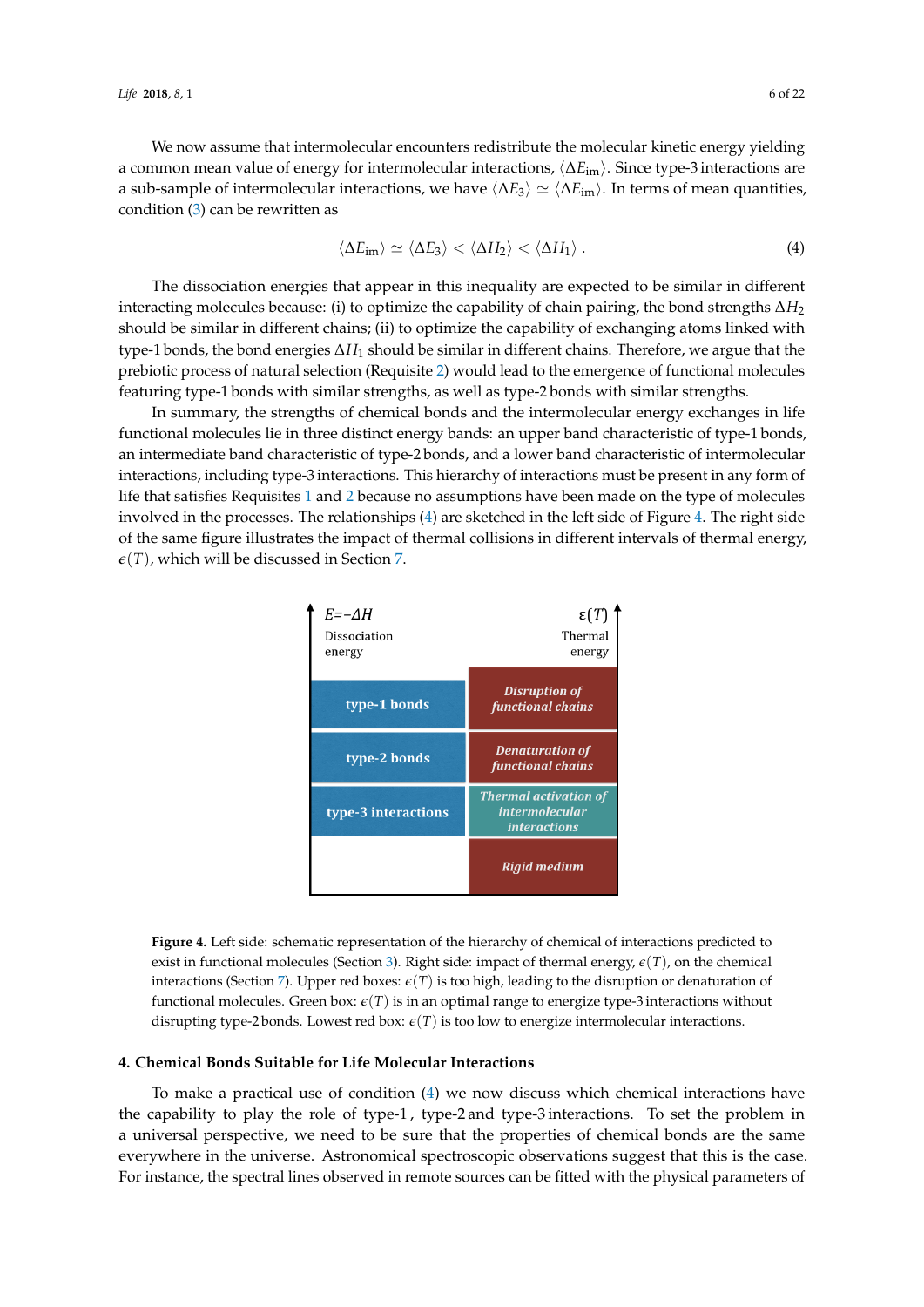atomic/molecular transitions measured in terrestrial laboratories. The most accurate spectroscopic data of remote intergalactic clouds do not show evidence of variation of the fine-structure constant up to a look-back time of ∼12 Gyr [\[37\]](#page-19-14). The fine-structure constant governs the strength of electromagnetic forces and its constancy implies that atomic energy levels do not vary in space-time. As a result, the repertoire of chemical bonds and forces is the same on Earth as in remote worlds. This repertoire features strong bonds, such as covalent, ionic and metallic bonds, and weaker interactions, such as van der Waals forces, hydrogen bonds and halogen bonds. The physical nature of such interactions can be traced back to quantum mechanical, electrostatic and/or polarization effects. The main properties of the most frequent chemical interactions in terrestrial biology are summarized in Tables [2–](#page-6-0)[4.](#page-7-0) In the rest of this Section we discuss the potential capability of all known chemical interactions, including those that are absent or uncommon in terrestrial life, to play the role of type-1, type-2, and type-3 interactions.

**Table 2.** Chemical bonds and interactions that play a major role in life molecular processes.

<span id="page-6-0"></span>

| <b>Forces/Chemical Bonds</b>    | <b>Covalent Bonds</b>    | Hydrogen Bonds (HB)               | van der Waals (vdW)                   |
|---------------------------------|--------------------------|-----------------------------------|---------------------------------------|
| Physical nature                 | Quantum mechanical       | Mixed (see Table 4)               | Electrostatic/polarization            |
| Dissociation energy (-kcal/mol) | $\simeq 40 - 250$        | $\simeq$ 1-40                     | $\simeq$ 0.5-a few                    |
| Directionality                  | Directional              | Directional                       | Nearly isotropic                      |
| Decay with distance $a$         | Complicated, short range | Roughly $\frac{b}{r} \sim r^{-2}$ | Typically $\sim r^{-6}$ (see Table 3) |

*a* Approximate dependence of the interaction energy on intermolecular distance, *r* [\[38\]](#page-19-15). *b* Ions like NH<sub>3</sub><sup>+</sup> and COO<sup>−</sup> can form salt bridges where the effective interaction scales as  $r^{-1}$ ; these ions can interact with water which forms an effective charge-dipole interaction scaling as  $r^{-3}$ ; the weakest hydrogen bond is the dipole-dipole interaction such as between water molecules which scales as *r*<sup>−6</sup>.

### *4.1. Intra-Chain Structural Bonds (Type-1 Bonds)*

Condition [\(4\)](#page-5-1) requires type-1 bonds to have the highest values of dissociation energy in functional molecules. In addition, in order to build up functional chains with specific geometries, type-1 bonds should be directional. The strongest chemical bonds in nature are covalent, ionic, and metallic bonds. In covalent bonding adjacent atoms share their electrons in common orbitals; since the geometry of the orbitals creates optimum bond angles, covalent bonding is very directional. Ionic bonding arises from the electrostatic attraction between ions that have exchanged one or more electrons; since there are no shared electron pairs to repel each other, ionic bonds tend to be less directional than covalent bonds. Metallic bonding arises from the electrostatic attractive force between free conduction electrons and a lattice of positively charged metal ions; as a consequence of electron delocalization, metallic bonds lack directionality. Both ionic bonding and metallic bonding tend to form regular lattice structures.

The poor (or lack of) directionality and the regular lattice structures typical of ionic and metallic bonding are not appropriate for storing information, as required by genetic molecules, or creating complex conformations, as required by catalytic molecules. These characteristics are instead provided by covalent bonding. Based on the above arguments and supported by the example of terrestrial biomolecules, we argue that the prebiotic process of natural selection postulated by Requisite [2](#page-2-1) would lead to the emergence of functional chains with type-1 bonds of covalent type. Some contribution of ionic or metallic bonds in the chains would not alter the conclusions of this work, which are focused on type-2 bonds and type-3 interactions, rather than type-1 bonds, as we discuss below.

### *4.2. Inter-Chain Pairing Interactions (Type-2 Bonds)*

Condition [\(4\)](#page-5-1) requires type-2 bonds to have dissociation energies lower than type-1 bonds. Since covalent bonds span a broad range of strengths (Table [2\)](#page-6-0), the weakest covalent bonds could in principle be used as type-2 bonds and the strongest ones as type-1 bonds. In practice, however, covalent bonds cannot be used in chain pairing because covalent bonding would establish new electronic orbitals, altering the atomic sequences of the chains, contrary to the requirement that the functional molecules should not be affected by inter-chain pairing (Section [3.2\)](#page-4-2). Clearly, type-2 bonds should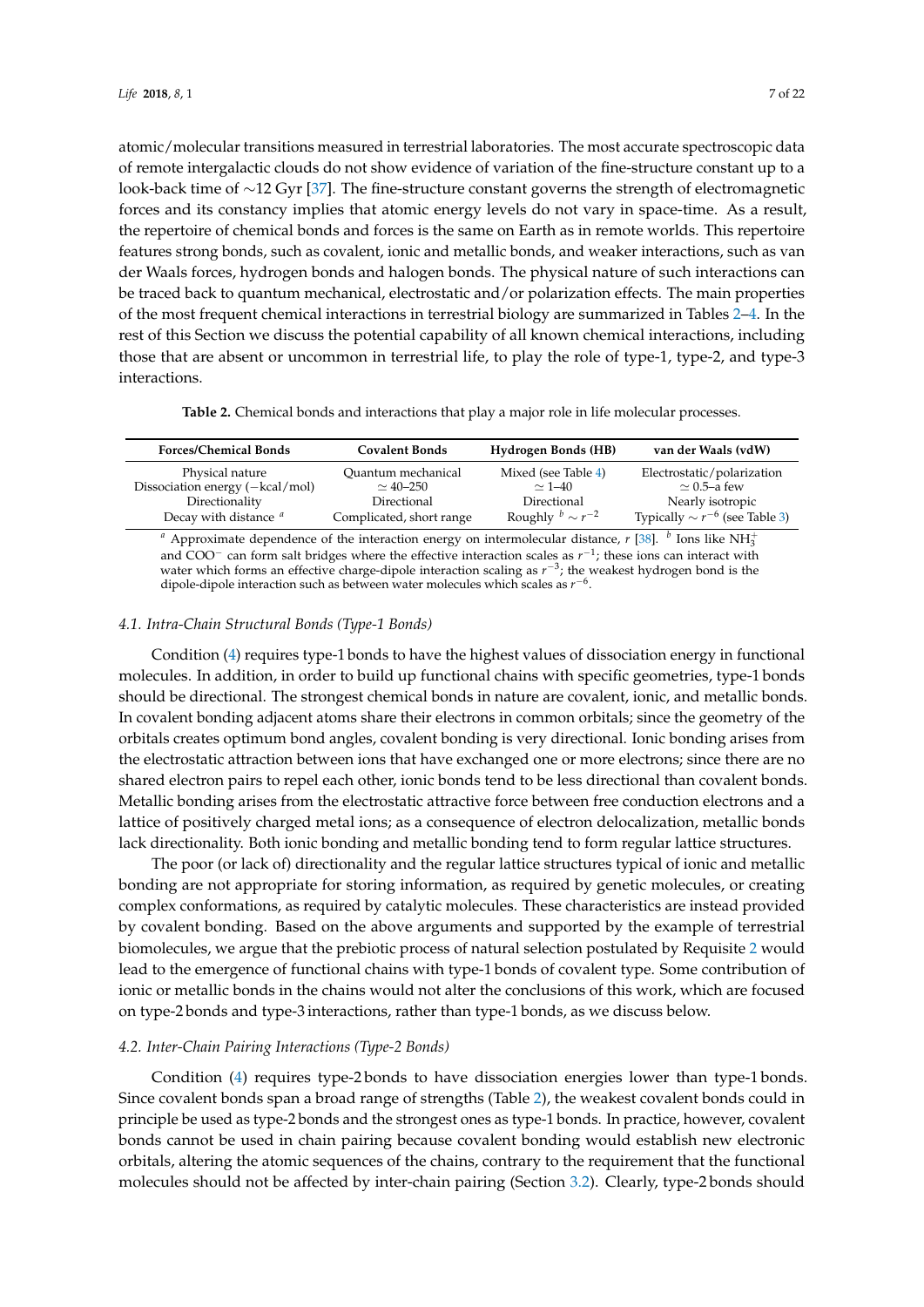have a "non-invasive" character in addition to being weaker than covalent bonds. These requirements can only be satisfied by non-covalent bonds, namely van der Waals forces, hydrogen bonds, and halogen bonds.

Van der Waals (vdW) forces are weak interactions ( $\lesssim$ 1 kcal/mol) that take place between molecular dipoles or multipoles (Table [3\)](#page-7-1). With a few partial exceptions, such as Keesom forces, most vdW forces are isotropic. Due to their lack of directionality, vdW interactions cannot play the role of type-2 bonds despite being weak and non-invasive. Nonetheless, they do contribute to the structural stability of the molecules since they are present in any type of molecular interaction. In particular, their contribution is relevant if the functional molecules are packed by stronger bonds, such as hydrogen bonds, that freeze intermolecular distances in a range where vdW forces are attractive.

The hydrogen bonding interaction, sketched in Figure [5,](#page-8-0) combines an electrostatic force, induced by a partially unshielded proton, with variable contributions of covalent bonding and vdW forces [\[39](#page-19-16)[–43\]](#page-19-17). The strengths of hydrogen bonds range between ≈1 and ≈40 kcal/mol (Table [4\)](#page-7-0). Hydrogen bonds are directional and the directionality increases with strength because the stronger bonds are more difficult to distort: an increase of strength is accompanied by a shortening of the equilibrium distances and a deepening of the potential wells; deeper wells have a higher curvature at the minimum and oppose larger forces to distorsions [\[44\]](#page-19-18). Hydrogen bonds can play the role of type-2 interactions because they are directional, weaker than covalent bonds, and non-invasive: most of the time hydrogen bonds are interactions between two molecules that retain their individuality [\[43\]](#page-19-17).

| Table 3. Main types of van der Waals forces. |  |  |  |  |  |
|----------------------------------------------|--|--|--|--|--|
|----------------------------------------------|--|--|--|--|--|

<span id="page-7-1"></span>

|                                                                                                                                                                                                                                                                                                                                                                                                                                                                                                                                                                                                                                                       | <b>Keesom Forces</b>                    | Debye Forces                           | <b>London Forces</b>  |  |  |
|-------------------------------------------------------------------------------------------------------------------------------------------------------------------------------------------------------------------------------------------------------------------------------------------------------------------------------------------------------------------------------------------------------------------------------------------------------------------------------------------------------------------------------------------------------------------------------------------------------------------------------------------------------|-----------------------------------------|----------------------------------------|-----------------------|--|--|
| Physical nature                                                                                                                                                                                                                                                                                                                                                                                                                                                                                                                                                                                                                                       | Dipole-dipole                           | Dipole-induced dipole                  | Fluctuating dipoles   |  |  |
| Partners                                                                                                                                                                                                                                                                                                                                                                                                                                                                                                                                                                                                                                              | Permanent dipoles                       | Polar molecule & any other molecule    | Any pair of molecules |  |  |
| Attraction                                                                                                                                                                                                                                                                                                                                                                                                                                                                                                                                                                                                                                            | Attractive or repulsive                 | Always attractive                      | Always attractive     |  |  |
| Decay with distance <sup>a</sup>                                                                                                                                                                                                                                                                                                                                                                                                                                                                                                                                                                                                                      | $\sim r^{-3}$ (fixed dipoles)           | $\sim r^{-6}$ (fixed dipole)           | $\sim r^{-6}$         |  |  |
|                                                                                                                                                                                                                                                                                                                                                                                                                                                                                                                                                                                                                                                       | $\sim r^{-6}$ (freely rotating dipoles) | $\sim r^{-6}$ (freely rotating dipole) |                       |  |  |
| $\theta$ and $\theta$ and $\theta$ and $\theta$ and $\theta$ and $\theta$ and $\theta$ and $\theta$ and $\theta$ and $\theta$ and $\theta$ and $\theta$ and $\theta$ and $\theta$ and $\theta$ and $\theta$ and $\theta$ and $\theta$ and $\theta$ and $\theta$ and $\theta$ and $\theta$ and $\theta$ and $\theta$ and $\theta$<br>$\mathcal{L}$ and $\mathcal{L}$ and $\mathcal{L}$ and $\mathcal{L}$ and $\mathcal{L}$ and $\mathcal{L}$ and $\mathcal{L}$ and $\mathcal{L}$ and $\mathcal{L}$ and $\mathcal{L}$ and $\mathcal{L}$ and $\mathcal{L}$ and $\mathcal{L}$ and $\mathcal{L}$ and $\mathcal{L}$ and $\mathcal{L}$ and $\mathcal{L}$ and |                                         |                                        |                       |  |  |

<span id="page-7-0"></span>*<sup>a</sup>* Approximate dependence of the interaction energy of two molecules as a function of intermolecular distance, *r* [\[38\]](#page-19-15).

**Table 4.** Main properties of Hydrogen Bonds [\[44,](#page-19-18)[45\]](#page-19-19). The definitions of weak and strong bonds may change from author to author.

|                                                                                                                            | Weak                                                                      | <b>Strong</b>                                                                            | <b>Very Strong</b>                                                                                |
|----------------------------------------------------------------------------------------------------------------------------|---------------------------------------------------------------------------|------------------------------------------------------------------------------------------|---------------------------------------------------------------------------------------------------|
| Electrostatics/polarization contribution<br>Ouantum-mechanical contribution<br>Dissociation energy (-kcal/mol)<br>Examples | Moderate<br>Vanishing<br>$\approx$ 1-4<br>$C-H\cdots O$<br>$C-H \cdots N$ | Dominant<br>Weak<br>$\sim$ 4–15<br>$O-H\cdots O=C$<br>$N-H\cdots O=C$<br>$O-HH$ $O-HO-H$ | Significant<br>Pronounced<br>$\sim$ 15–40<br>$[F\cdots H\cdots F]^-$<br>$[N \cdots H \cdots N]^+$ |

Halogen bonds (Figure [6\)](#page-8-1) are primarily electrostatic, but with polarization, charge-transfer and dispersion contributions all playing an important role [\[46](#page-19-20)[–48\]](#page-19-21). Halogen bonds are very directional, more than hydrogen bonds, with the acceptor Y approaching X along the extension of the  $R-X$ bond. The strength of halogen bonds is comparable to that of hydrogen bonds and decreases with increasing electronegativity of X (i.e., in the order  $I > Br > Cl > F$ ). In principle, halogen bonds can play the role of type-2 interactions due to their similarities with hydrogen bonds (i.e., directionality, weakness, and non-invasive character). However, halogen atoms have significantly larger radii than hydrogen atoms [\[49\]](#page-19-22) and therefore halogen bonding is more sensitive to steric hindrance than hydrogen bonding [\[48\]](#page-19-21). This difference may impact negatively on the possibility of chain pairing since steric hindrance between adjacent groups can restrict torsional bond angles. Another aspect that disfavors halogen bonds is the very low cosmic abundances of halogens: the abundances of these elements relative to hydrogen lie in the range between  $10^{-6.5}$ , in the case of Cl, down to  $10^{-10.5}$ , in the case of I [\[50\]](#page-19-23). As a result, halogen bonding may become as important as hydrogen bonding only in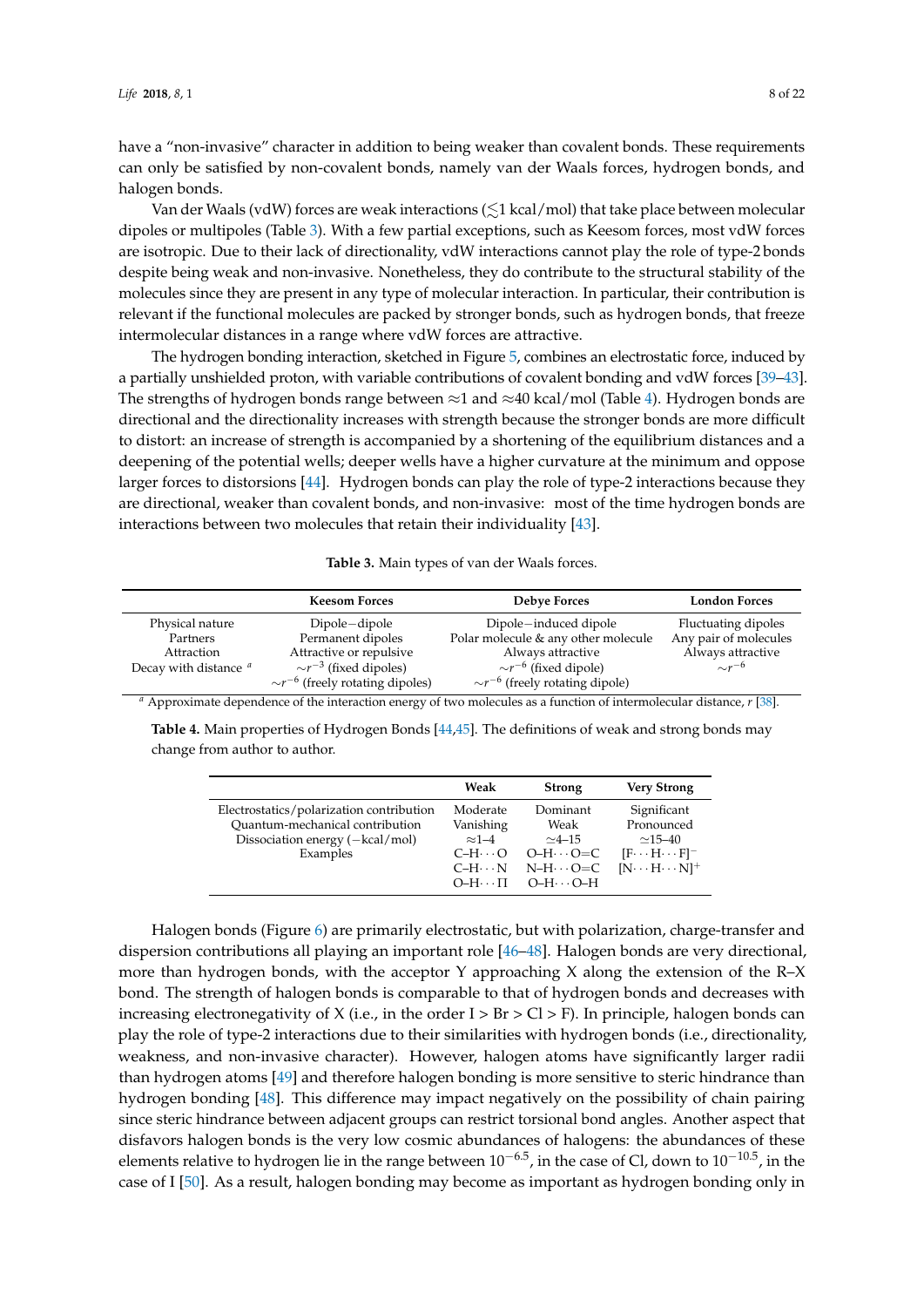astronomical environments with a significant local enhancement of halogens relative to the average cosmic abundance.

<span id="page-8-0"></span>In conclusion, type-2 interactions for chain pairing (Figure [3\)](#page-3-0) can only be established via hydrogen bonding, with some potential contribution of halogen bonding. Even though some particular molecular structures, such as leucine zippers [\[51\]](#page-19-24), can provide complementary surfaces that do not involve hydrogen or halogen bonds, such structures would not be suitable for chain pairing.



<span id="page-8-1"></span>**Figure 5.** A hydrogen bond, sketched in this figure, is an attractive interaction between a hydrogen atom from a molecule or a molecular fragment E–H in which E is more electronegative than H, and an atom or a group of atoms, A, in the same or a different molecule [\[39\]](#page-19-16). Due to the difference in electronegativity, the proton in the hydrogen nucleus is partially unshielded and the group E–H, called the donor, is polarized. The group A, called the acceptor, must possess at least one electron-rich region (e.g., a lone-pair-possessing atom or a *π* system).



**Figure 6.** A halogen bond, sketched in this figure, is an attractive interaction between an electrophilic region associated with a halogen atom in a molecular entity and a nucleophilic region in another, or the same, molecular entity  $[46-48]$  $[46-48]$ . The halogen atom, X, is covalently bonded to the atom/chemical group R. The donor R–X must have an electrophilic region on its electrostatic potential surface. The acceptor Y must possess at least one nucleophilic region (e.g., a lone-pair-possessing atom or a *π* system).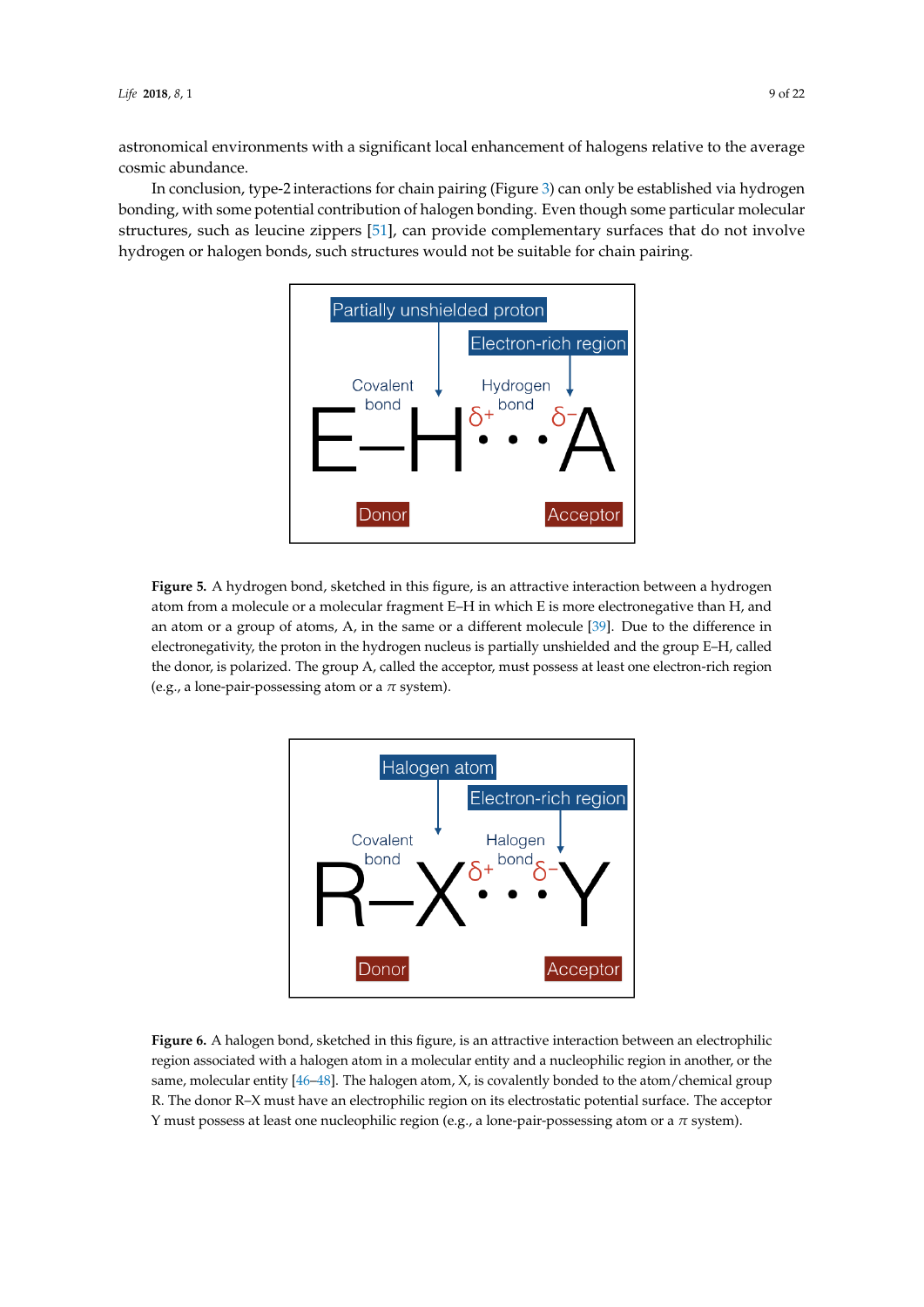### *4.3. Interactions for Intermolecular Recognition (Type-3 Interactions)*

Condition [\(4\)](#page-5-1) shows that the intermolecular forces must be the weakest of life molecular processes. In this respect, vdW forces can be important since they are the weakest chemical interactions. However, vdW forces are not suitable for intermolecular recognition via type-3 interactions because they lack directionality and because they decay more quickly with intermolecular distance, *r*, with a typical decay law *r*<sup>−6</sup> (Table [3\)](#page-7-1). The fast decay limits the possibility of identifying a molecular partner unless the two molecules are brought together to a very low *r*. In contrast, hydrogen bonds are well suited for recognition because they are directional and because their decay with *r* is more gradual (Table [2\)](#page-6-0). Thanks to this gradual decline, hydrogen bonds have an orienting effect, useful for molecular recognition, also at a relatively large *r*, when the two molecules start to approach each other [\[44\]](#page-19-18). Halogen bonding may contribute to type-3 interactions, despite the low cosmic abundance of halogens, as long as its decay with *r* is gradual as in the case of hydrogen bonding [\[52\]](#page-19-25). It should be stressed that vdW forces are also important for intermolecular recognition, but at much shorter length scale. Even though some particular polymers with sequence-specific polarizabilities may attain molecular recognition by vdW interactions [\[53\]](#page-19-26), intermolecular recognition via type-3 interactions requires hydrogen (or perhaps halogen) bonding.

### <span id="page-9-0"></span>*4.4. The Unique Role of Hydrogen Bonding*

The above discussion indicates that among all types of known chemical interactions, only hydrogen (and possibly halogen) bonds can play the role of type-2 bonds or type-3 interactions. These interactions should be sufficiently versatile to provide the range of strengths required to satisfy condition [\(4\)](#page-5-1): type-2 , structural bonds need to be relatively strong, whereas type-3 interactions used in intermolecular recognition must be relatively weak. This versatility is present in hydrogen and halogen bonding since the strength of these bonds can vary depending on the chemistry of the molecular groups forming the interaction as well as the medium through which they occur. The strength of halogen bonds is tunable with a change of the halogen element X since the R–X donor ability changes in the order I > Br > Cl > F [\[48\]](#page-19-21). Hydrogen bonds are known to be extremely versatile: with a proper change of molecular environment, even the same configuration  $E-H \cdot \cdot \cdot$  A (Figure [5\)](#page-8-0) can provide a spectrum of strengths and lengths [\[41–](#page-19-27)[43\]](#page-19-17). The strength is also fine-tuned by solvent/dielectric screening: a dielectric medium will weaken the electrostatic interactions according to the value of its dielectric constant,  $\epsilon_r$  (see Table [5\)](#page-10-0). Further versatility is provided by a transient breaking of hydrogen bonds without complete detachment of the molecules: this type of breaking requires energies lower than the dissociation energy because it leaves the molecules essentially in the same position. For instance, a transient breaking of a hydrogen bond in liquid water requires 1.5 kcal/mol [\[54\]](#page-20-0), whereas the binding energy of the water dimer is  $\Delta H(375) = -3.2$  kcal/mol [\[55\]](#page-20-1).

In assessing the relative importance of hydrogen and halogen bonding, it is important to keep in mind that the molecular interactions in biological systems need to be soft to facilitate fluctuations in the structure and hence to make them dynamical systems. Hydrogen bonding can provide structure fluctuations because it is sensitive to nuclear quantum effects [\[56,](#page-20-2)[57\]](#page-20-3) owing to the low mass and non-classical nature of the proton. Quantum effects are expected to be much less important in halogen bonding owing to the high masses of halogen atoms, which are between 19 times (F) and 127 times (I) the proton mass.

An important property related to nuclear quantum effects concerns the transfers of protons or of H atoms which may take place through hydrogen bonding [\[43\]](#page-19-17). It is hard to emphasize the importance of proton transfer, which is at the heart of acid-base chemistry reactions [\[58–](#page-20-4)[60\]](#page-20-5). Also electron transfer, a key aspect of life molecular processes, is coupled in different ways to proton transfer [\[61\]](#page-20-6): this coupling is necessary to maintain electrical neutrality in biological systems. Proton transfer is also central to the dynamical equilibrium that determines the pH of water [\[62\]](#page-20-7). Proton transfer is not provided by halogen bonding and, concerning this aspect, hydrogen bonding is unique among any other chemical interaction.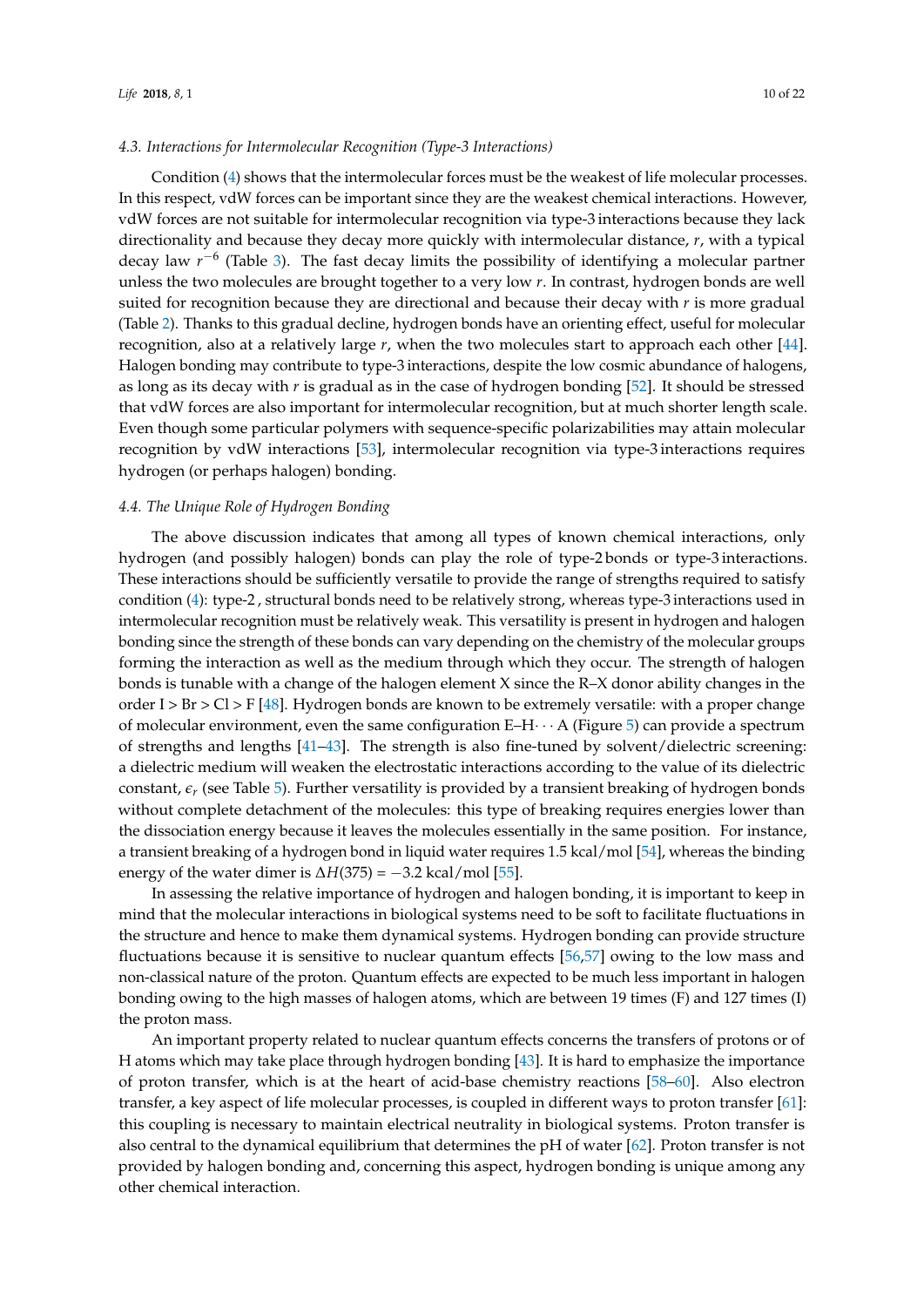Another interesting feature of nuclear quantum effects has to do with the sensitivity of proton delocalization to the length of the hydrogen bond. For example, by compressing the oxygen-oxygen distance between water molecules from 2.8 to 2.4 Å one can induce/enhance the delocalization of the proton along the hydrogen bond and give it a more covalent character [\[63\]](#page-20-8). This example shows that the pressure of the medium in which molecules are embedded may play an important role since pressure variations may shift the length  $H \cdot \cdot \cdot A$  (Figure [5\)](#page-8-0). In this regard, hydrogen bonds are quite versatile in that small perturbations to the heavy atom distances can sensitively affect the extent of proton delocalization. This has an effect of increasing/decreasing their strength.

Within the context of the origins of life, another important factor that should be considered is the role of hydrogen bonding in the photophysics and photochemistry of small organic molecules. High energy irradiation during the conditions where pre-biotic chemistry emerged is likely to have facilitated chemistry on both the ground and excited electronic states. Hydrogen bonding in this case also plays an important role since the extent of proton delocalization along hydrogen bonds can affect the energies at which photons are absorbed [\[64–](#page-20-9)[66\]](#page-20-10), and also the fate of molecules and products formed on the excited state [\[67](#page-20-11)[,68\]](#page-20-12).

In conclusion, hydrogen bonding is an essential ingredient for both type-2 and type-3 interactions and, at variance with halogen bonding, it is also a crucial player in a variety of quantum-based molecular processes that provide charge transfer and lay the foundation for building the fluctuating, dynamical systems that characterize life. Based on the above arguments, we argue that the prebiotic processes that lead to natural selection of genetic and catalytic molecules (Requisite [2\)](#page-2-1) will inevitably lead to the emergence of functional molecules with a significant ability of hydrogen bonding. The example of terrestrial life is in line with these expectations: in terrestrial biology hydrogen bonds play an overwhelming role in genetic and catalytic molecules [\[42](#page-19-28)[,44\]](#page-19-18), whereas halogen bonds only play a limited role in some supramolecular assemblies [\[48,](#page-19-21)[69\]](#page-20-13). Halogen bonds in supramolecular structures of terrestrial life probably represent an outcome of a later evolutionary step that has taken place without altering the main features of the underlying network of functional molecules emerged in the early stages of evolution (Figure [2\)](#page-2-0). Finally, it is worth noting that the hydrogen-bond strengths and lengths lie at the confluence of energy and length scales of a variety of thermal, chemical, mechanical, and electrostatic processes [\[70\]](#page-20-14). This remarkable accordance gives further support to the importance of hydrogen bonding, which occupies a privileged position in terms of strength and length scale.

|           | HB Strength &<br>Directionality | $N_D^a$ | $N_A{}^b$ | Potential<br><b>HB</b> Partners | <b>HB</b> Network | $\epsilon_r(T_\ell)^c$ | $\frac{\lambda_B}{\text{(nm)}}$ |
|-----------|---------------------------------|---------|-----------|---------------------------------|-------------------|------------------------|---------------------------------|
| Methane   | Weak                            |         |           | Only acceptors                  | Absent            | 1.7                    | 98.5                            |
| Ammonia   | Strong                          | 3       |           | Acceptors & donors              | Present (1D)      | 25                     | 3.42                            |
| Water     | Strong                          |         |           | Acceptors & donors              | Present (3D)      | 78                     | 0.72                            |
| Formamide | Strong                          |         |           | Acceptors & donors              | Present (3D)      | 109                    | 0.52                            |

<span id="page-10-0"></span>**Table 5.** Hydrogen bond (HB) and other properties of cosmically abundant, small molecules.

*<sup>a</sup>* Number of donor hydrogen atoms in each molecule. *<sup>b</sup>* Number of lone pairs of electrons in the outer shells of C, N or O. <sup>*c*</sup> Value of the relative dielectric constant at a temperature  $T_\ell$  in the liquid-phase interval:  $T_\ell = 100$  K, 195 K, 298 K and 293 K for methane, ammonia, water and formamide, respectively.

### <span id="page-10-1"></span>**5. Viable Chemistries of Life**

Since most type-2 and type-3 interactions need to be mediated by hydrogen bonds, functional molecules must have active sites with hydrogen bond donors and/or acceptors. This requirement can be used as a guideline to explore the potential of different elements to play a role in hypothetical biochemistries alternative to the terrestrial one. By definition of hydrogen bond, the element E in the donor group E–H has to be more electronegative than H. This restricts the choice of E since only a small number of elements have this property. The atomic radius also restricts the choice because the electric dipole effect, an important component of hydrogen bonding, becomes weaker with increasing atomic radius. Finally, the cosmic abundance of E gives a general indication of the possibility for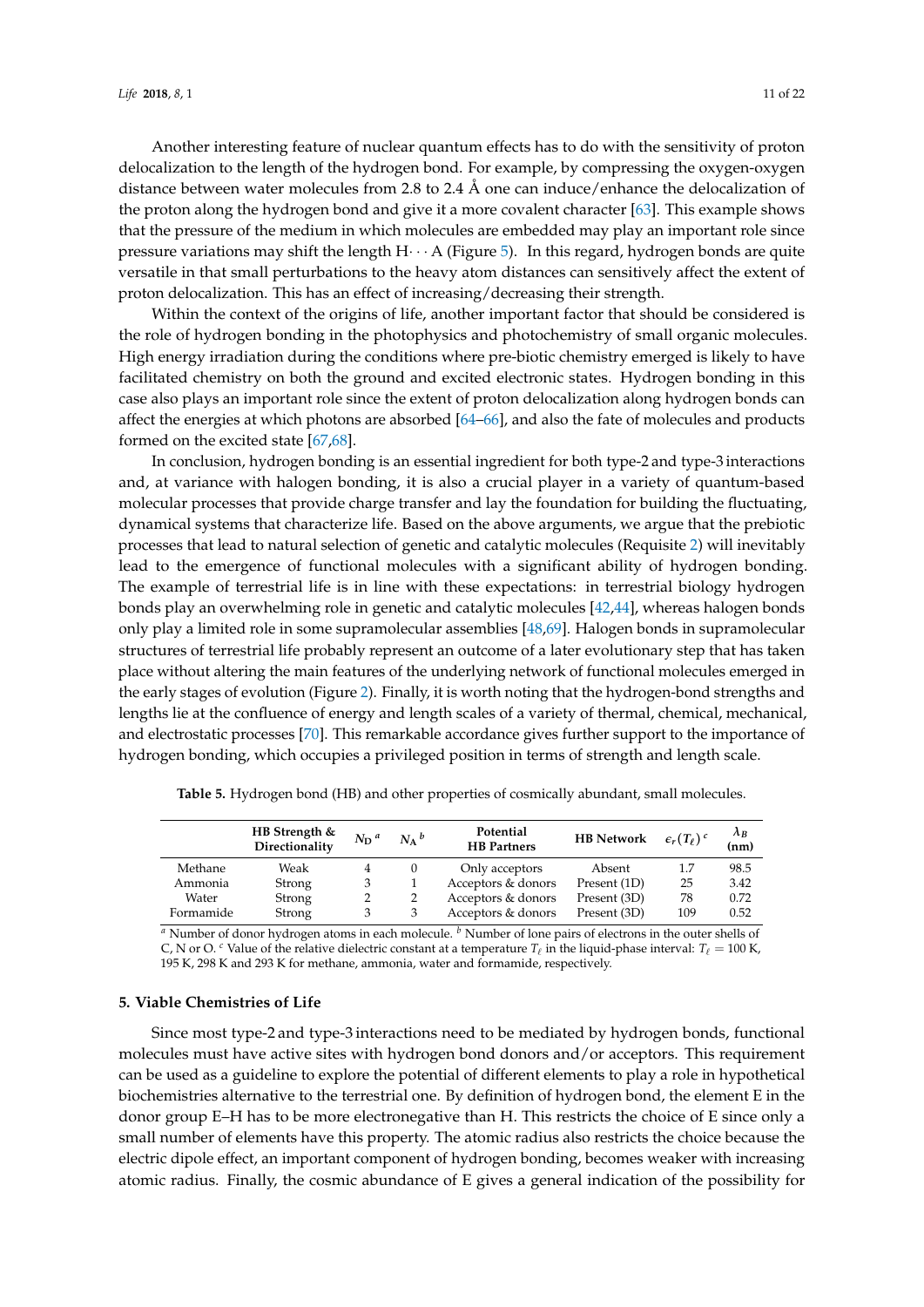a given element to be incorporated in hydrogen bond donors; this indication should be used with caution since local concentrations or depletions in astronomical environments may significantly alter the average cosmic abundances. In Figure [7](#page-11-0) the electronegativity is plotted versus radius and cosmic abundance for the elements more electronegative than H. One can see that only a handful of chemical elements is suitable for hydrogen bonding. Half of these elements are very uncommon in the universe and have relatively large atomic radii. The best suited and cosmically abundant are C, N, and O. The donor groups N–H and O–H provide hydrogen bonds with typical strengths of  $\sim$ 6–8 kcal/mol, whereas C–H donors are characterized by weak hydrogen bonding [\[44\]](#page-19-18). Another relatively abundant, electronegative element is sulphur. The dissociation energy of S-based hydrogen bonds is extremely low [\[71\]](#page-20-15), possibly due to the relative large size of the sulphur atom. Due to their weakness, C- and S-based hydrogen bonds are less directional than N- and O-based hydrogen bonds. Besides being important in donor groups, N and O can also act as hydrogen bond acceptors thanks to the presence of lone pairs of electrons in their outer orbitals (Figure [5\)](#page-8-0). The fact that N, and O are extensively used in the active chemical groups of terrestrial biomolecules is arguably related to the capability of these atoms to establish strong and directional hydrogen bonds, acting both as acceptors and in donor groups. For these reasons, we expect that molecules with N-based and O-based hydrogen bonding would commonly emerge in any form of life (not only the terrestrial one), as a result of the prebiotic process of natural selection of molecular constituents (Requisite [2\)](#page-2-1).

The hydrogen-bonding requirements can also be used to predict if elements not used in terrestrial biochemistry could be employed in exotic forms of life. As an example, we consider silicon, which is sometimes considered a candidate for alternative biochemistries. Silicon does not have hydrogen bonding capability because its electronegativity (1.9) is lower than that of hydrogen. Therefore silicon is not suitable for participating in type-2 bonds and type-3 interactions. Arguably, this is the reason why silicon is absent in the active sites of terrestrial nucleic acids and proteins despite its large abundance in the Earth's crust. Quite interestingly, terrestrial life does employ silicon to build up rigid structures of plants and diatoms [\[26\]](#page-19-29). This proves that life does have the capability of extracting and incorporating silicon from the non-biological world, but does not employ this element for the active sites of functional molecules. The silicon-based structures of terrestrial life are a possible example of biological features emerged from evolution without altering the underlying, dominant molecular ingredients (Figure [2\)](#page-2-0).

<span id="page-11-0"></span>

**Figure 7.** Cosmic abundance by number [\[50\]](#page-19-23) versus electronegativity [\[72\]](#page-20-16) of chemical elements more electronegative than hydrogen; van der Waals radii of the elements [\[49\]](#page-19-22) are color-coded as indicated in the legend. Local concentrations ore depletions of elemental abundances may yield significant deviations relative to the cosmic abundances displayed in the figure.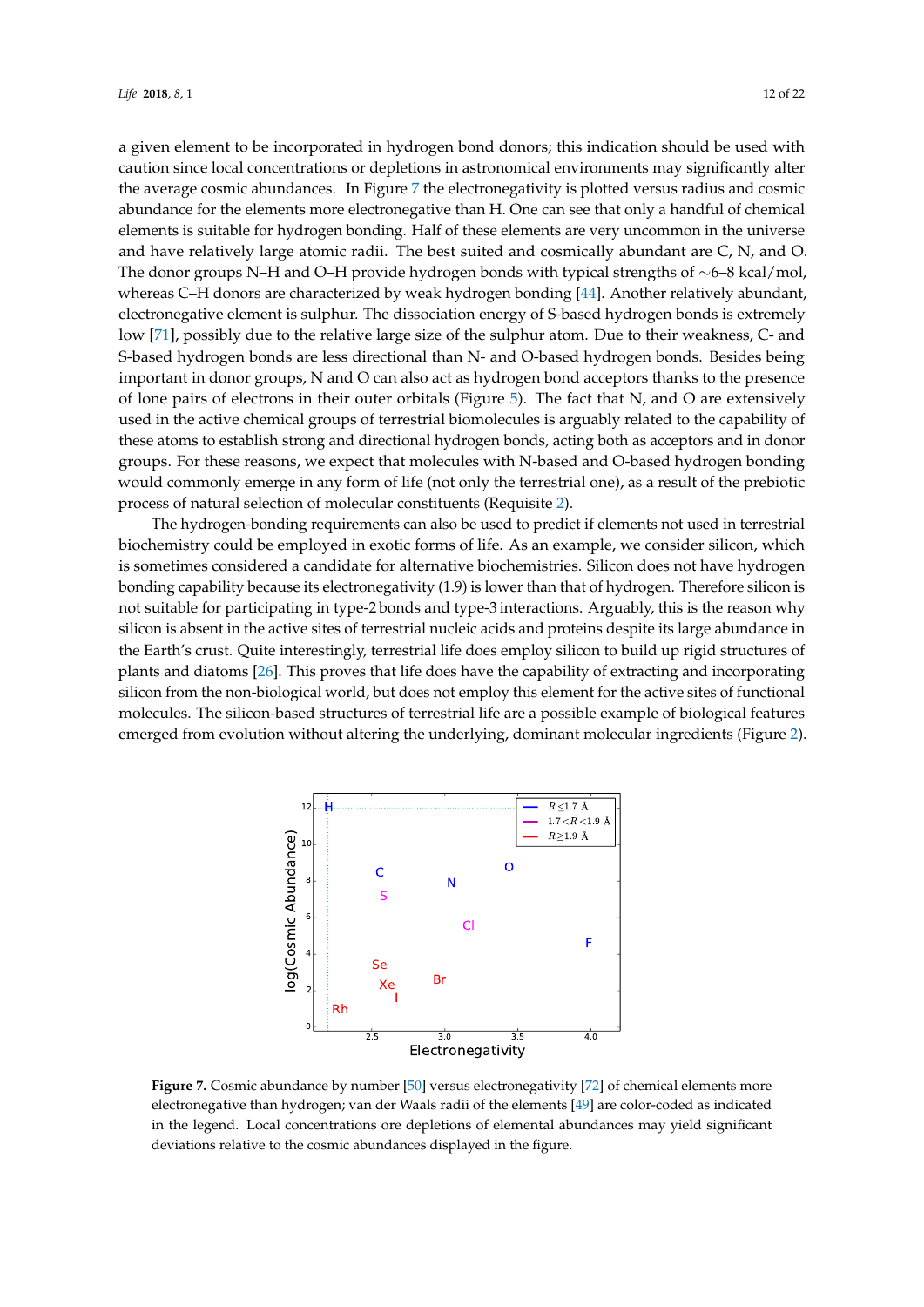<span id="page-12-0"></span>Life processes would not be able to take place without the aid of molecules that support the activity of the genetic and catalytic molecules. In particular, these functional molecules would benefit from the structural support provided by a surrounding molecular medium. In general, the functional molecules will be synthesized in one site and perform their tasks in a different location. Therefore, the molecular medium should be able to: (i) allow the functional molecules to move from the site of their assemblage to the site of their activity and (ii) keep the functional molecules in a specific site during their activity. To provide mobility to the functional molecules, the molecules of the medium should easily detach from each other: they should form a fluid substrate rather than a rigid matrix. At variance with the functional molecules, a small size is optimal for the molecules of the medium because: (i) a small size helps filling and supporting the 3D contour of functional molecules whatever the many conformations they may acquire; (ii) a small size facilitates the mobility of the functional molecules: in the absence of a filling medium of small molecules, the long functional molecules would be packed together limiting the free movement of each other. A medium of small molecules is also important to redistribute the thermal energy among functional molecules (Section [7\)](#page-14-0). For all the above reasons we argue that, at the stage of life origin, the emergence of functional molecules (Requisite [2\)](#page-2-1) will be accompanied by the parallel emergence of a liquid molecular medium.

The intermolecular interactions between the molecules of the medium must be weak: only weak bonds can easily break, in a transient fashion, to allow the mobility of functional molecules through the medium. Weak chemical bonding can be provided by vdW forces and hydrogen bonds. Depending on which type of weak interaction is dominant, the molecular medium might play different roles in hypothetical forms of non-terrean biochemistry. At the bottom level, the medium could just be a "filler" that occupies the intermolecular space providing mobility to the embedded functional molecules. This would happen if vdW forces were the only type of interactions between the molecules of the medium. In this case, the medium would not feature hydrogen-bond-based type-3 interactions. To play a more active role, mediating type-3 interactions with functional chains, the molecules of the medium should be able to establish hydrogen bonds. If the molecules of the medium have both a donor and an acceptor, the medium can form a network of hydrogen bonds. A network of this type leads to the emergence of collective properties which can be exploited by life processes, such as proton transfers (Section [4.4\)](#page-9-0), cooperative effects, reactivity to electric fields, and the (so-called) "hydrophobic" effect. The cooperativity arises because the ability of donor and acceptor groups to form hydrogen bonds is further increased by an increase in polarity when the bonds form a collective ensemble [\[42\]](#page-19-28). The reactivity to electric fields arises because a hydrogen bond network is, in practice, an ensemble of dipoles that can be collectively re-oriented, providing extra capabilities of transmission of electric signals through the medium. The hydrophobic effect arises, in large part, from entropy variations [\[73\]](#page-20-17), but it also requires a molecular medium with directional interactions. The hydrophobic effect is extremely important to provide and maintain the 3D structures of functional molecules [\[43\]](#page-19-17).

From the above discussion it is clear that the hydrogen-bonding capability of different molecules can be used to predict which of them are the most suited to form the molecular medium of hypothetical, non-terrestrial biochemistries. In practice, we can classify the molecules according to their numbers of hydrogen-bond donors, *N*<sub>D</sub>, and acceptors, *N*<sub>A</sub>. Examples of cosmically abundant, small molecules classified in this way are shown in Table [5.](#page-10-0)

The first example is CH4, which has 4 weak donors but no acceptors. In a medium of pure methane, the only type of directional interaction would be a weak hydrogen bond between a C–H donor and an acceptor (but not a donor) of a functional chain. In these conditions, most interactions between methane and functional chains would be mediated by non-specific vdW forces. A further limitation is that CH<sup>4</sup> molecules are not be able to form a hydrogen-bond network. Therefore, the capability of methane to actively organize functional chains would be very limited. These constraints cast doubts on the viability of a biochemistry with methane as the liquid medium. For instance, molecular chains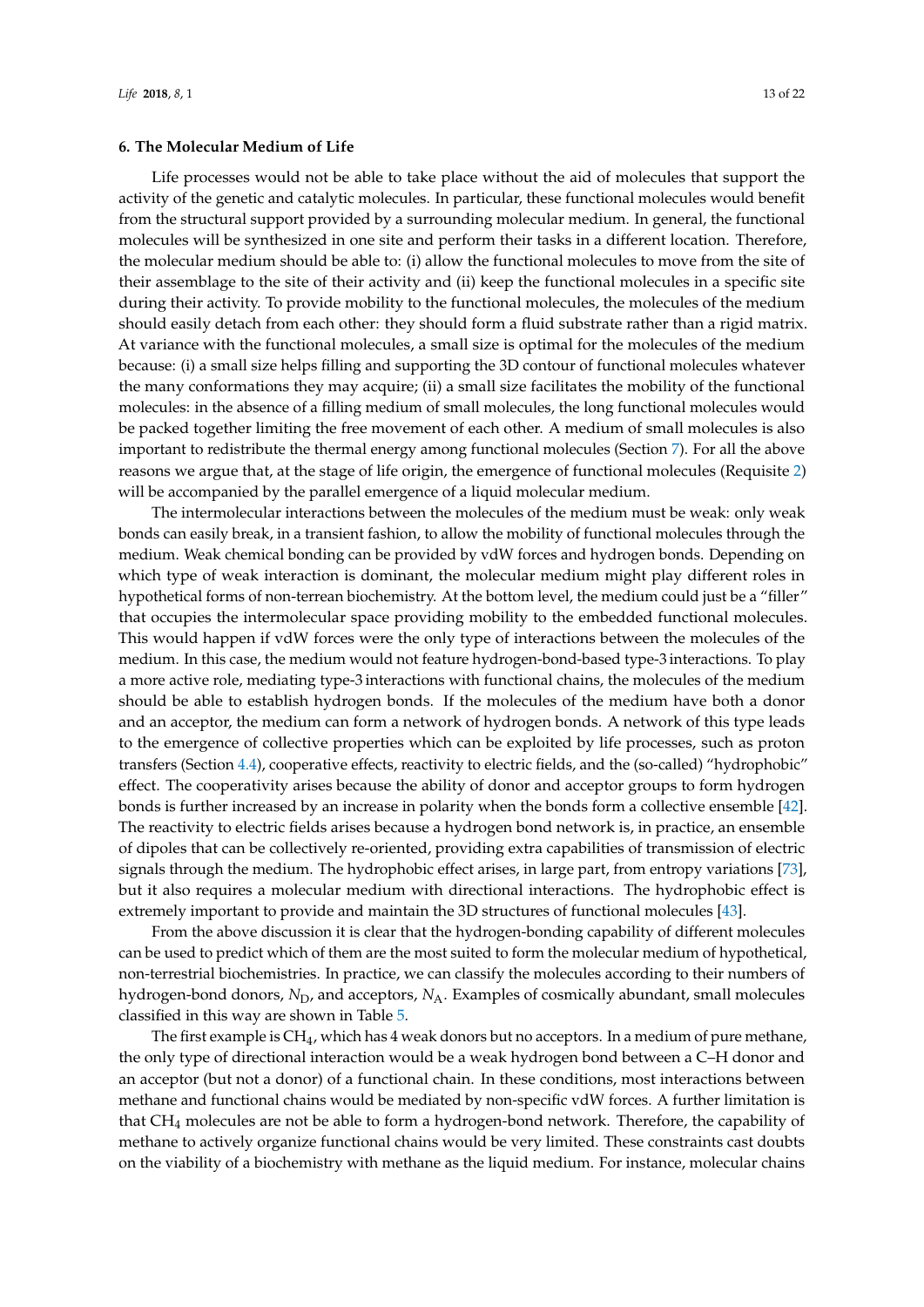should find their own way to fold in reasonable times without the aid of the hydrophobic effect. Whether a biochemistry of this type is viable or not remains to be demonstrated.

The second example is NH3, which has 3 donors and 1 acceptor. As a result, ammonia can interact with both an acceptor and a donor of a functional molecule. In addition, NH<sub>3</sub> molecules can form a network of hydrogen bonds. However, since NH<sub>3</sub> has only one acceptor, ammonia molecules can only establish a single hydrogen bond between them, forming a sort of 1D hydrogen-bond network. As a result, in a medium of pure ammonia, a hydrogen bond connection between a  $NH<sub>3</sub>$  molecule and a functional molecule would interrupt the hydrogen-bond network. These constraints would limit the cooperativity, polarization and hydrophobic effects in hypothetical biochemistries based on liquid ammonia.

Finally, H<sub>2</sub>O has 2 donors and 2 acceptors. The dual hydrogen-bond donor-acceptor functionality is a unique property of the  $H_2O$  molecule which explains most of the special properties of water [\[42\]](#page-19-28). Water molecules can form a 3D hydrogen bond network where each molecule can establish up to four hydrogen bonds with neighbouring molecules. Thanks to this fact, water molecules can establish directional links with the functional molecules while still being hydrogen-bonded with other water molecules (i.e., without interrupting the hydrogen-bond network). In terrestrial life, water molecules are involved in the stabilization of intermolecular complexes [\[74\]](#page-20-18) and can mediate the molecular recognition of chemical groups (e.g., Figure 10.7 in [\[43\]](#page-19-17)).

Clearly, the list of small molecules displayed in Table [5](#page-10-0) is not exhaustive. Another potential candidate is H2S, since sulphur is relatively abundant and provides fairly weak but noticeable hydrogen bonds [\[71\]](#page-20-15). Even molecules with a larger number of atoms can be particularly interesting from the point of view of the hydrogen-bonding ability. A remarkable example, also shown in Table [5,](#page-10-0) is formamide, with triple donors and acceptors. Not surpringly, this molecule has an excellent ability of hydrogen bonding [\[75\]](#page-20-19). An exhaustive study of potential candidates for the molecular medium of life is beyond the purpose of the present work. The above examples clearly indicate that hydrogen-bond criteria provide a useful guideline for predicting suitable candidates.

### *Length Scales of Life Molecular Interactions*

The length scales of intermolecular interactions provide further arguments to assess which molecules are best fit to form the molecular medium of life processes. In particular, we consider the Bjerrum length, which is the distance at which the Coulomb energy between two elementary charges *e* is comparable in magnitude to the thermal energy, *kBT*. In a medium with relative dielectric constant  $\epsilon_r$  the Bjerrum length is

$$
\lambda_B = \frac{e^2}{4\pi\epsilon_0 \epsilon_r k_B T} \tag{5}
$$

where  $\epsilon_{\circ}$  is the vacuum permittivity [\[38\]](#page-19-15). This length can be used to discriminate ranges of intermolecular distances, *r*, where electrostatic interactions dominate over thermal energy ( $r \ll \lambda_B$ ) from ranges where thermal energy dominates ( $r \gg \lambda_B$ ). In Table [5](#page-10-0) we show representative values of  $\epsilon_r$ and  $\lambda_B$  for small, cosmically abundant molecules in liquid phase. One can see that  $\lambda_B$  changes dramatically in different molecular media, from  $\simeq$  100 nm in the case of liquid methane, down to  $\simeq$  0.7 nm for liquid water. For comparison, the typical length scales of intermolecular interactions are in the range  $r_{\text{HB}} \simeq 0.15$ –0.3 nm for hydrogen bonds [\[44\]](#page-19-18), and  $r_{\text{vdW}} \simeq 0.3$ –0.6 nm for vdW interactions. This comparison shows that liquid water is unique since  $\lambda_B$  and  $r_{vdW}$  have similar length scales: the thermal energy is comparable to the intermolecular electrostatic energy between charged molecules. As a result, in liquid water the thermal energy can be used to dissolve or provide mobility to charged biomolecules. This is not true in liquid ammonia or liquid methane, where  $r \ll \lambda_B$ . In these liquids the electrostatic forces acting between charged biomolecules are much stronger than the thermal energy and, as a result, these intermolecular interactions are "frozen". These arguments cast further doubts on the viability of a biochemistry based on liquid ammonia or, even worse, liquid methane.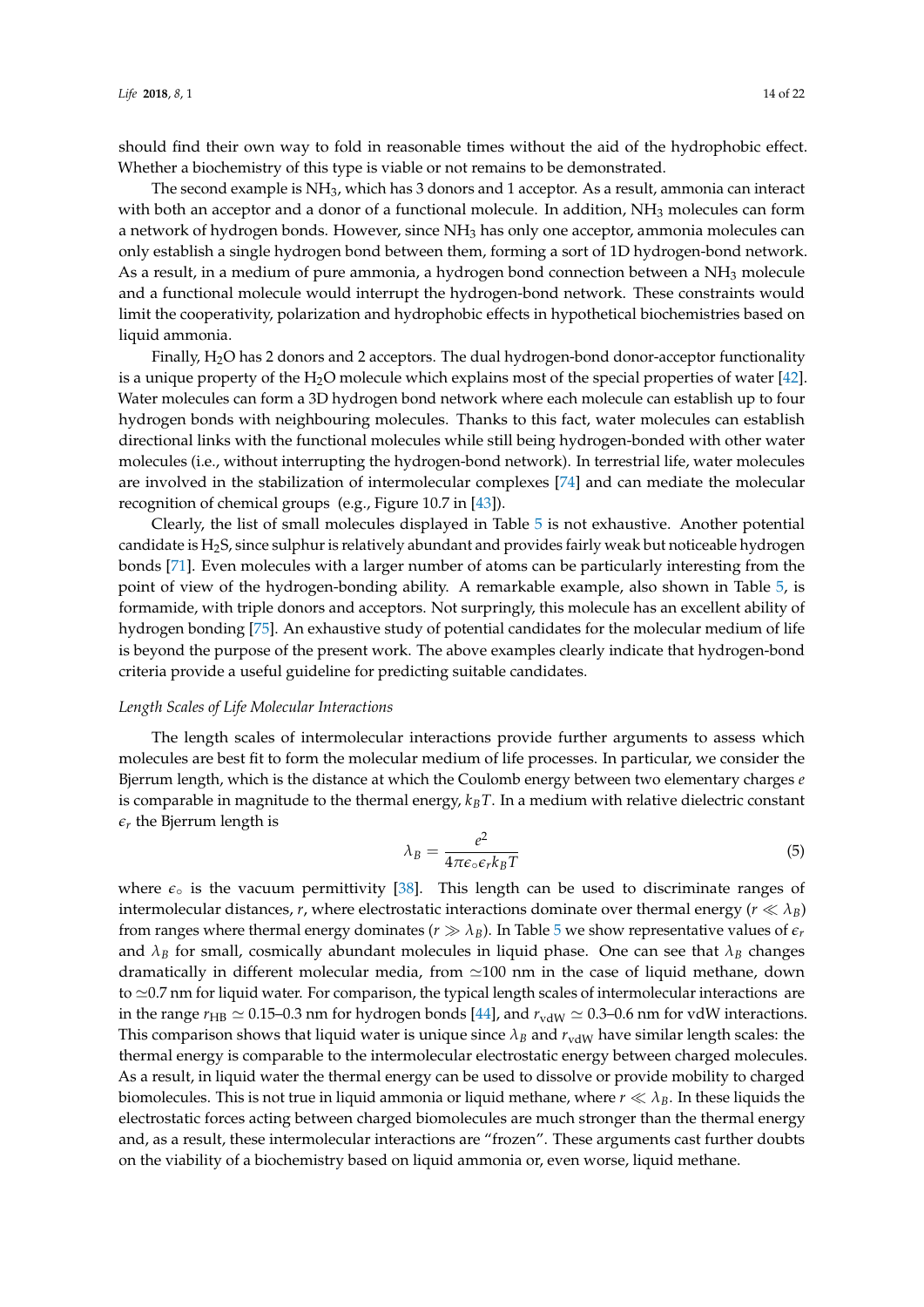An important aspect associated with the Bjerrum length in water is the two-length scale hydrophobic effect that was postulated by Chandler [\[76\]](#page-20-20). According to Chandler's theory of hydrophobic solvation, the work required to create a cavity in water grows as the volume for short length-scales, while it grows as the surface area at long length scales. The critical crossover length for idealized spherical hydrophobic solutes occurs at ∼1 nm, which is close both to the Bjerrum length in water as well as the length of vdW interactions. This remarkable convergence of length scales is a characteristic property of water.

#### <span id="page-14-0"></span>**7. Thermal Limits of Hydrogen-Bond Life**

Thermal motions provide a source of kinetic energy at the molecular scale. This energy can drive conformational changes, dissolution of the weakest chemical bonds, and diffusion of the functional molecules. Terrestrial life shows remarkable examples of these and other possible ways of harvesting thermal energy, such as the molecular motors, which are able to convert thermal fluctuations into a directed force [\[70](#page-20-14)[,77\]](#page-20-21). The Brownian motion of the molecules of the medium redistributes the thermal energy to the functional molecules involved in life processes. We assume that the thermal energy is essential to drive intermolecular interactions and, in particular, type-3 interactions. This may sound like a strong assumption but on the other hand, in absence of thermal energy redistribution, an *ad hoc*, pervasive energy source internal to the medium should be invoked to energize the huge number of intermolecular interactions needed in life processes.

Due to energy redistribution, we have  $\langle \Delta E_{\text{im}} \rangle \simeq \langle \Delta E_3 \rangle \simeq \langle \epsilon(T) \rangle$ , where  $\langle \epsilon(T) \rangle \simeq n k_B T$  is the mean thermal energy at temperature *T*. The impact of the thermal energy on hydrogen bonds can be used to infer thermal limits of life: only above a proper temperature threshold the energy is sufficient to drive intermolecular interactions; on the other hand, if the temperature is too high, the type-2 bonds that hold paired chains will be disrupted (see Figure [4\)](#page-5-2). These constraints provide the basis for a methodology, that we propose here, to infer thermal limits of life. The methodology can be applied not only to terrestrial life, but also to any other form of life based on genetic and catalytic molecules. As we show below, the application of our methodology requires to know the dissociation energies of hydrogen bonds in a variety of molecular structures. A limit of this approach is that accurate experimental data of this type are hard to obtain, in particular for weak hydrogen bonds of dynamical molecular structures [\[42,](#page-19-28)[44\]](#page-19-18). Notwithstanding, to show the viability of this approach, we provide preliminary estimates based on well-known types of hydrogen bonds. To introduce the methodology we discuss the temperature dependence of thermal destruction rates of type-2 and type-3 interactions.

### <span id="page-14-1"></span>*7.1. Strength of Chemical Bonds and Reaction Rates*

Type-2 bonds and type-3 interactions have opposite requirements of stability in presence of thermal collisions. To minimize the probability that a type-2 bond with structural functions is damaged by an exchange of kinetic energy, the rate of potentially harmful thermal interactions must be very low. On the other hand, the rate of type-3 interactions must be extremely fast in molecular recognition and transportation. Recognition needs to be very fast because the only way a molecule can recognize a potential partner is by checking many possible associations with other molecules [\[42\]](#page-19-28). Also the interactions between the functional molecules and the molecules of the medium must "switch on" and "off" very rapidly to allow the movement of the functional molecules through the medium. To discriminate slow and fast processes we calculate the reaction rates, *k*, as a function of temperature, *T*, with the Arrhenius relation

<span id="page-14-2"></span>
$$
k = A \exp\{-\epsilon_a / RT\} \tag{6}
$$

where  $\epsilon_a$  is the activation energy, A the number of collisions of reactants per unit time and R the universal constant of gas. In molecular recognition the activation energy is the interaction energy of type-3 interactions, i.e.,  $\varepsilon_a \simeq \Delta E_3 \simeq \Delta E_{\text{im}}$ . The fastest possible rate is attained when the reactions take place as soon as the molecules collide, i.e., when  $k/A \simeq 1$ . This ideal condition, called the "diffusion"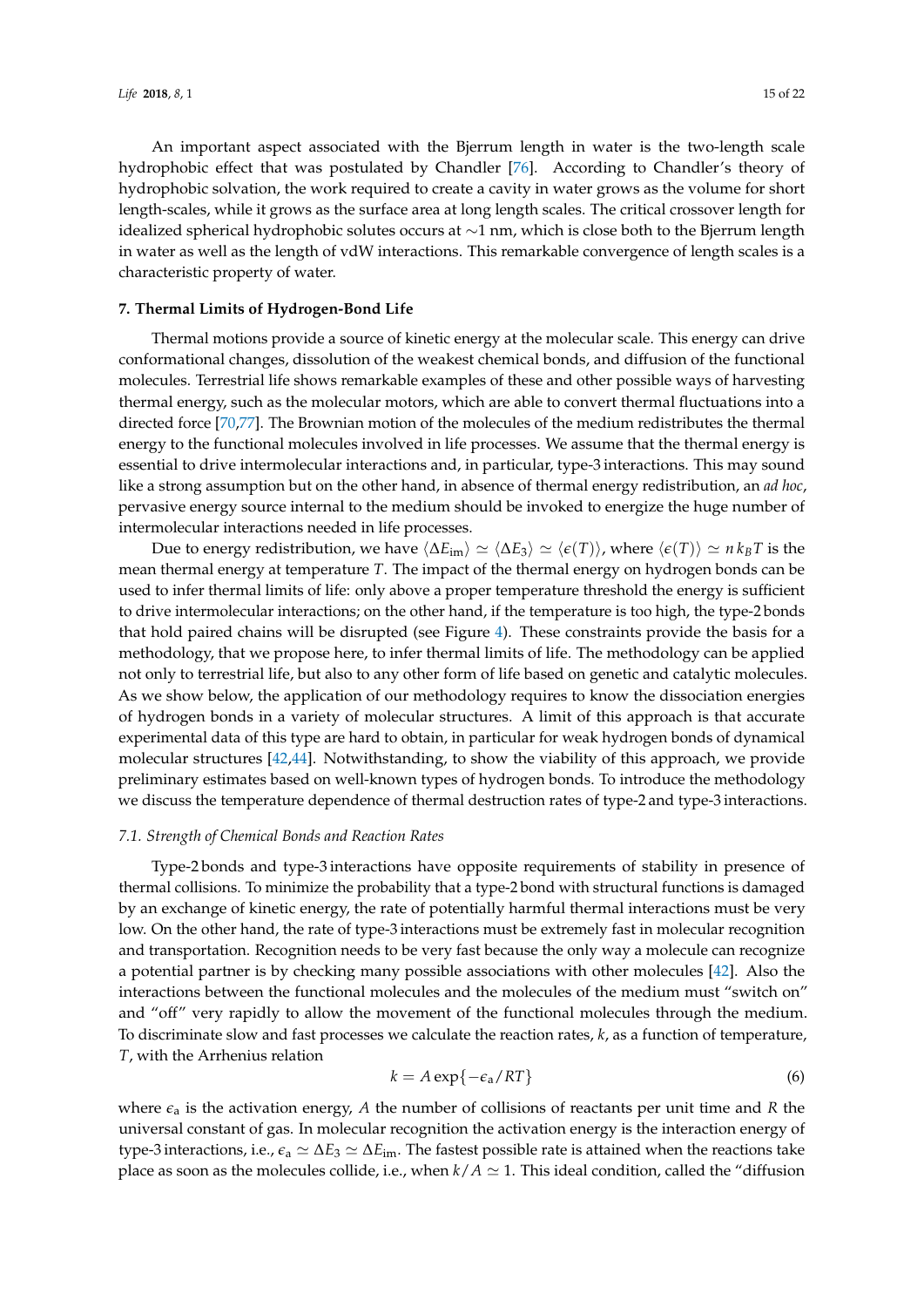controlled" regime, can be approached at low *e*<sup>a</sup> and high *T*. The cyan region in Figure [8](#page-15-0) shows the region of the plane *T*-log  $\epsilon_a$  where  $k/A > 0.1$ . This region is optimal for fast intermolecular interactions such as type-3 interactions. Let us now consider structural type-2 bonds. Their thermal disruption rate, that in this case we wish to minimize, can be calculated taking  $\epsilon_a \simeq \Delta H_2$ . To minimize the disruption, the normalized reaction rate should be  $k/A \ll 1$ . The magenta region in Figure [8](#page-15-0) shows the region of the plane *T*-log  $\epsilon_a$  where  $k/A$  < 0.001. This region is optimal for the preservation of type-2 bonds in presence of thermal collisions. Figure [8](#page-15-0) reproduces the scheme skecthed in Figure [4](#page-5-2) in a quantitative way, emphasizing its dependence on *T*. We use this quantitative scheme to infer thermal limits for life processes.

<span id="page-15-0"></span>

**Figure 8.** Activation energy of chemical reactions, *e*a, plotted as a function of temperature, *T*, and normalized reaction rate,  $k/A$ . Chemical bonds with strengths comparable to  $\epsilon$ <sub>a</sub> are more quickly disrupted in the cyan region and are stable in the magenta region. Light blue vertical strips: liquid-phase temperature limits for pure methane, ammonia and water, with boiling points calculated at pressure  $p = 1$  bar; light red vertical strips: interval of boiling points for pure methane, ammonia and water calculated between  $p = 1$  bar and  $p = 3$  bar. Red dotted line: approximate lower boundary of weak hydrogen bonds (Table [4\)](#page-7-0). Blue dashed line: minimum strength of hydrogen bonds critical for inter-chain stability. See Sections [3.2](#page-4-2) and [7.1.](#page-14-1)

### *7.2. Upper Thermal Limit*

To derive an upper temperature limit we require the thermal energy not to exceed the dissociation energy of type-2 bonds. In principle, the most stringent limit are provided by weak hydrogen bonds. Among cosmically abundant elements, the weakest hydrogen bonds are based on C and S (Section [5\)](#page-10-1). However, the weakest hydrogen bonds cannot be the dominant form of type-2 bonds, otherwise it would not be possible to find even weaker hydrogen bonds required for type-3 interactions (see inequality [\(4\)](#page-5-1)). This argument suggests that type-2 bonds must be composed, in large part, by stronger hydrogen bonds such as those based on N and O (Section [5\)](#page-10-1). Weaker bonds based on C or S could be present, but only to play a secondary role. The example of terrestrial biomolecules is in line with these predictions: the dominant types of inter-chain bonds in proteins and nucleic acids are N–H $\cdots$ O bonds, while carbohydrates are characterized by O–H $\cdots$ O bonds [\[42\]](#page-19-28). Detailed studies of many examples of biomolecules show that weak C–H· · · O bonds are quite frequent in proteins, nucleic acids and carbohydrates, but only to play a secondary role for adjacent, stronger  $N-H \cdot \cdot \cdot O$  and  $O-H \cdot \cdot \cdot O$  bonds [\[44\]](#page-19-18). Accordingly, the inter-chain stability is basically determined by  $N-H\cdots$  O and O–H $\cdots$  O bonds. Thus, given the absence of other chemical elements that can enter in the donor or acceptor groups (Section [5](#page-10-1) and Figure [7\)](#page-11-0), we expect N- and O-based hydrogen bonds to be the most common ones in any type of functional molecules and not just in the terrestrial ones.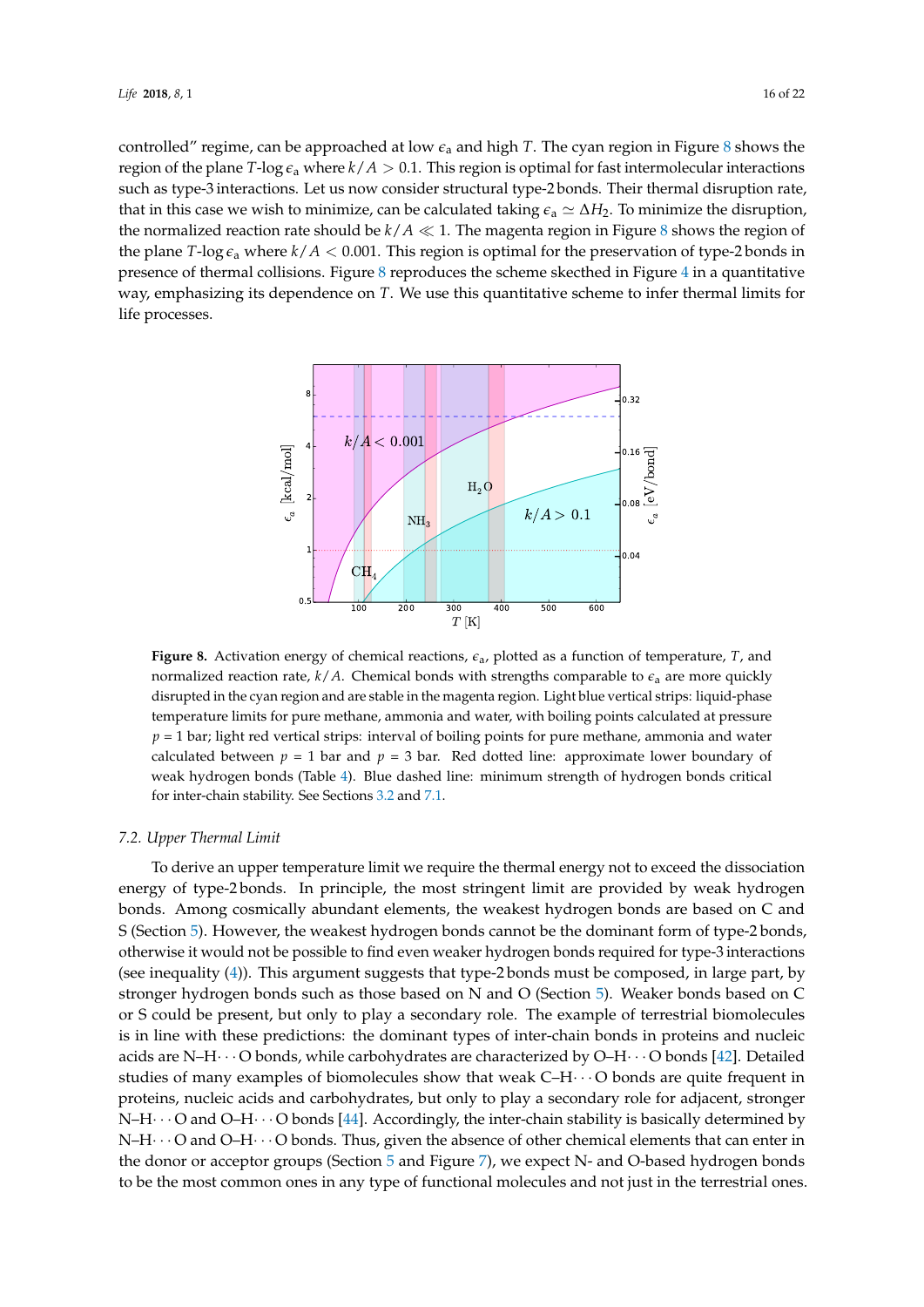Both types of hydrogen bonds are strong, with binding energies in the range between 6 and 8 kcal/mol. The tighter temperature limits are provided by the bonds with N–H donor, which are the weakest ones in this category. The typical strength of these bonds is 6 kcal/mol, a value that we adopt to estimate an upper thermal limit (dashed line in Figure [8\)](#page-15-0). To convert this energy into a temperature limit we use Equation [\(6\)](#page-14-2). By taking  $\epsilon_a$  = 6 kcal/mol and imposing a reaction rate sufficiently low to prevent disruption of inter-chain bonds ( $k/A < 0.001$ ), we obtain  $T \lesssim 4.4 \times 10^2$  K. An hypothetical biochemistry taking place at temperatures slightly higher than this limit, could still make use of O-based hydrogen bonds, but not of N-based hydrogen bonds. At even higher temperatures, F-based hydrogen bonds could still resist because of their very high values of dissociation energy (Table [4\)](#page-7-0) resulting from the high electronegativity of fluorine (Figure [7\)](#page-11-0). However, the disruption of C-, Nand O-based hydrogen bonds at such high temperatures and the low cosmic abundance of F would dramatically restrict the viability of a biochemistry based (only) on fluorine hydrogen bonds.

#### *7.3. Lower Thermal Limit*

A lower thermal limit for life processes can be derived requiring the temperature to be sufficiently high to keep the molecular medium in the liquid phase. This type of lower limit is unaffected by variations of pressure because the melting point is basically constant, at variance with the boiling point which increases with pressure. Examples of liquid-phase temperature intervals for  $CH_4$ ,  $NH_3$ and H<sub>2</sub>O are shown in Figure [8.](#page-15-0) The disadvantage of this approach is that the resulting temperature limits are not universal since they depend on the "choice" of the molecular medium. To bypass this limitation, we derive a lower temperature limit by requiring the thermal energy to be sufficiently high to power intermolecular recognition. Since type-3 interactions used in molecular recognition need hydrogen bonds, the intermolecular bonds must have energies above the minimum hydrogen-bond energy  $\approx$ 1 kcal/mol (dotted line in Figure [8\)](#page-15-0), i.e.,  $\epsilon$ <sub>a</sub>  $\approx \Delta E_3 \gtrsim 1$  kcal/mol. Since we want the activation/deactivation of hydrogen bonds to be fast, the reaction rate must approach the diffusion controlled regime, i.e.,  $k/A > 0.1$ . Inserting the limits  $\epsilon_a \gtrsim 1$  kcal/mol and  $k/A > 0.1$  in Equation [\(6\)](#page-14-2), we obtain  $T \gtrsim 2.2 \times 10^2$  K. This limit partly overlaps with the liquid-ammonia temperature range (Figure [8\)](#page-15-0), supporting the possibility that ammonia could be, to some extent, a viable medium for life processes (Section [6\)](#page-12-0). On the other hand, the limit  $T \gtrsim 2.2 \times 10^2$  K is largely above the boiling point of methane (Figure [8\)](#page-15-0). In other words, in the temperature range of liquid methane, the thermal energy would be insufficient to activate type-3 interactions. In these conditions, an additional source of energy able to trigger such interactions would be required. This fact casts further doubts on the viability of methane as a medium for life processes (Section [6\)](#page-12-0). Given the uncertainties in estimating the minimum strength of hydrogen bonds [\[44,](#page-19-18)[78\]](#page-20-22), the limit  $T \gtrsim 2.2 \times 10^2$  K should be considered as tentative.

### *7.4. Comparison with the Thermal Limits of Terrestrial Life*

If our methodology is correct, the approximate limits  $2.2 \times 10^2$  K  $\leq T \leq 4.4 \times 10^2$  K, derived using hydrogen-bond criteria, should be valid for any form of life based on genetic and catalytic molecules. To test the validity of the methodology, we compare such limits with the thermal limits of terrestrial life. We confine our attention to life in which the functional molecules are in an active state rather in survival conditions, i.e., life with active metabolism and capability of reproduction. For this type of life, terrestrial extremophiles provide the limits  $2.5 \times 10^2$  K  $\leq T \leq 4.0 \times 10^2$  K [\[8\]](#page-18-6). Therefore, the limits based on hydrogen bonding are somewhat broader than, but consistent with those of terrestrial life. To properly interpret this result, it is important to recall that the hydrogen-bond limits are relevant at the molecular level. Structures of supramolecular complexity, which must be present even in the simplest cells, may introduce additional thermal constraints, narrowing the temperature interval suitable for life processes. Indeed, this seems to be the case in terrestrial life, where the interval of thermal tolerance tends to narrow with increasing organism complexity [\[8,](#page-18-6)[12\]](#page-18-15). Taking into account the narrowing of the temperature interval at supramolecular level, we can conclude that the predictions for hydrogen-bond life are in good agreement with those of terrestrial life.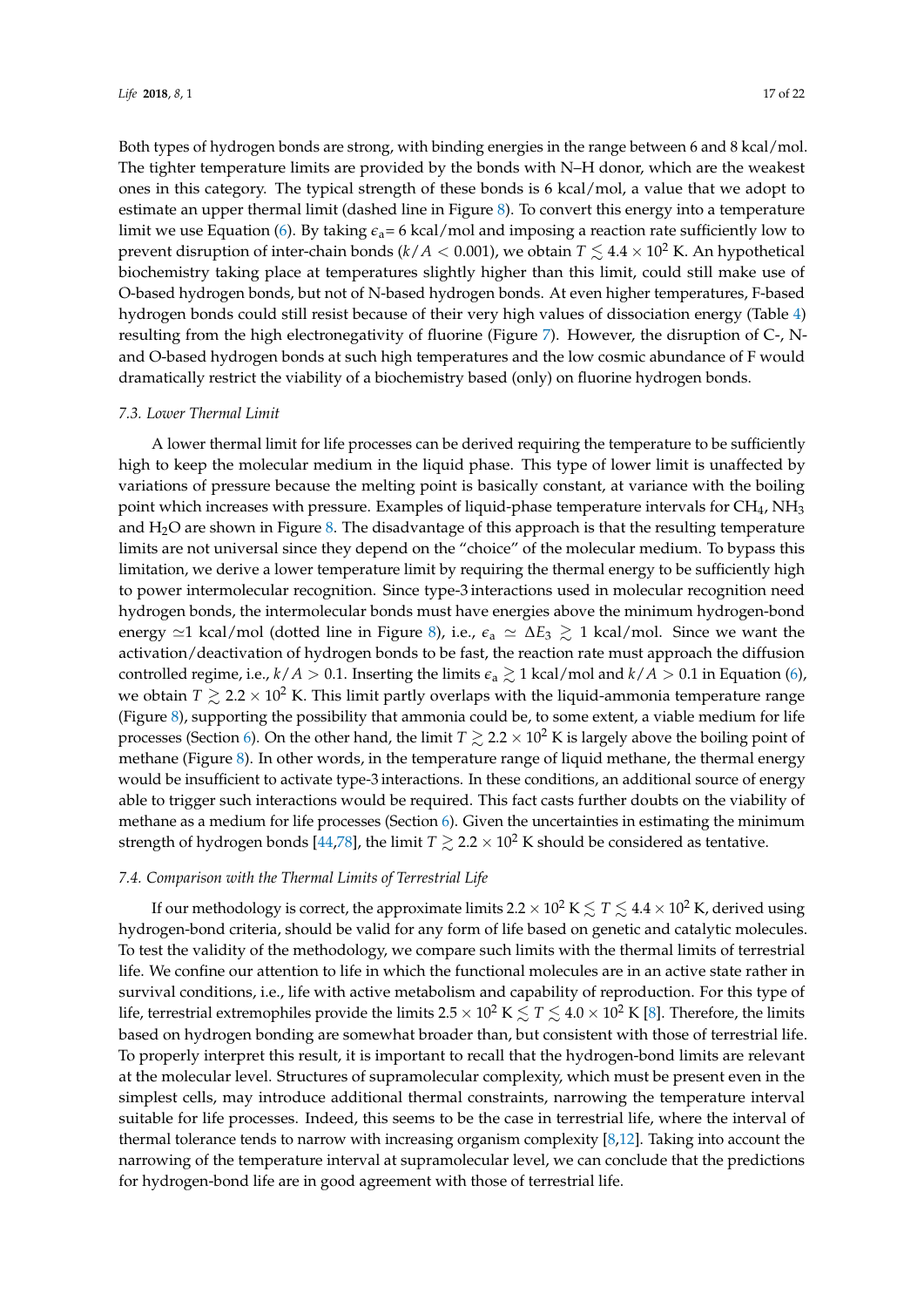### **8. Conclusions**

We have shown that molecular life processes sustained by functional molecules with genetic and catalytic capabilities must display a hierarchy of chemical interactions operating in three distinct energy bands. Among all known chemical interactions, only hydrogen bonds can mediate the low-energy, directional interactions required for the operation of genetic and catalytic tasks. Therefore the functional molecules, and the molecular constituents that interact with them, must have extensive capabilities of hydrogen bonding. This conclusion is reinforced by the fact that the quantum effects peculiar of hydrogen bonding are needed to build a dynamical system of fluctuating conformations, typical of life. Since life based on genetic and catalytic molecules represents a broad generalization of terrestrial life, we may conclude that hydrogen bonding represents a universal language of life molecular interactions.

The hydrogen-bonding requisites of functional molecules provide an original perspective to test the viability of hypothetical, non-terrestrial forms of biochemistry. Moreover, the capability of forming hydrogen bonds explains, among other things, why O, N and C are present (and Si is absent) in active sites at the surface of functional molecules. The capability of interacting with the functional molecules via hydrogen-bonding indicates which molecules are best suited to form the molecular medium of life. Among small, cosmically abundant molecules, water, ammonia and methane have decreasing capability of supporting the operations of functional molecules via hydrogen bonding. The lack of hydrogen-bond acceptors in the CH<sup>4</sup> molecule casts doubts on the viability of a biochemistry based on liquid methane. Another drawback of liquid methane is that its thermal energy is insufficient to drive the hydrogen-bond interactions required for fast intermolecular recognition.

The hydrogen-bond requirements provide thermal limits that are valid for any active form of biochemistry based on molecules with genetic and catalytic properties. The stability of interchain structures mediated by N-based hydrogen bonds yields an approximate upper limit  $T \lesssim 4.4 \times 10^2$  K. The need for fast hydrogen-bond interactions driven by thermal energy provides an approximate lower limit  $T \gtrsim 2.2 \times 10^2$  K. This limit is uncertain due to the difficulty of estimating dissociation energies of weak hydrogen bonds. Accurate estimates of dissociation energies may help to derive tighter thermal limits in the future. To this end the database of hydrogen bond properties should be extended to include a large number of molecular structures potentially relevant for life processes. Studies of this type will benefit from the application of new techniques aimed at characterizing hydrogen bonds [\[79\]](#page-20-23).

The properties of hydrogen bonds should be investigated as a function of the pressure of the medium since the length and strength of the bonds is influenced by pressure variations. In this way, a connection could be established between the ambient pressure of astronomical environments and the capability of such environments to host life molecular processes. In principle, this type of work could be applied to the definition of the habitable zone for planets with different levels of surface pressure [\[10\]](#page-18-16).

The findings of our study can be applied to any form of life originated from a prebiotic process of natural selection of genetic and catalytic molecules. Given the necessity of hydrogen bonds, molecules with hydrogen bonding capabilities are expected to emerge in the final steps of prebiotic chemistry (Figure [2\)](#page-2-0). Perhaps it is no coincidence that formamide, one of the most successful molecular precursors of prebiotic chemistry [\[80\]](#page-21-0), has an excellent capability of hydrogen bonding. Interestingly, studies of the molecular evolution leading to the RNA world have identified molecular constituents where hydrogen bonding plays an essential role [\[81\]](#page-21-1). The hydrogen bond perspective provides a conceptual framework to define two stages of prebiotic chemistry: a "covalent-bond stage", that can develop in a wide variety of astronomical environments (interstellar clouds, protoplanetary disks, minor bodies, planets, etc.), and a "hydrogen-bond stage", that can only develop in a limited fraction of environments where the physical and chemical conditions permit the establishment of a network of hydrogen bonds. The RNA world and the emergence of life can only take place in the hydrogen-bond stage. Physical and chemical conditions conducive to hydrogen bonding should be used as a general criterion to search for habitable environments in the universe.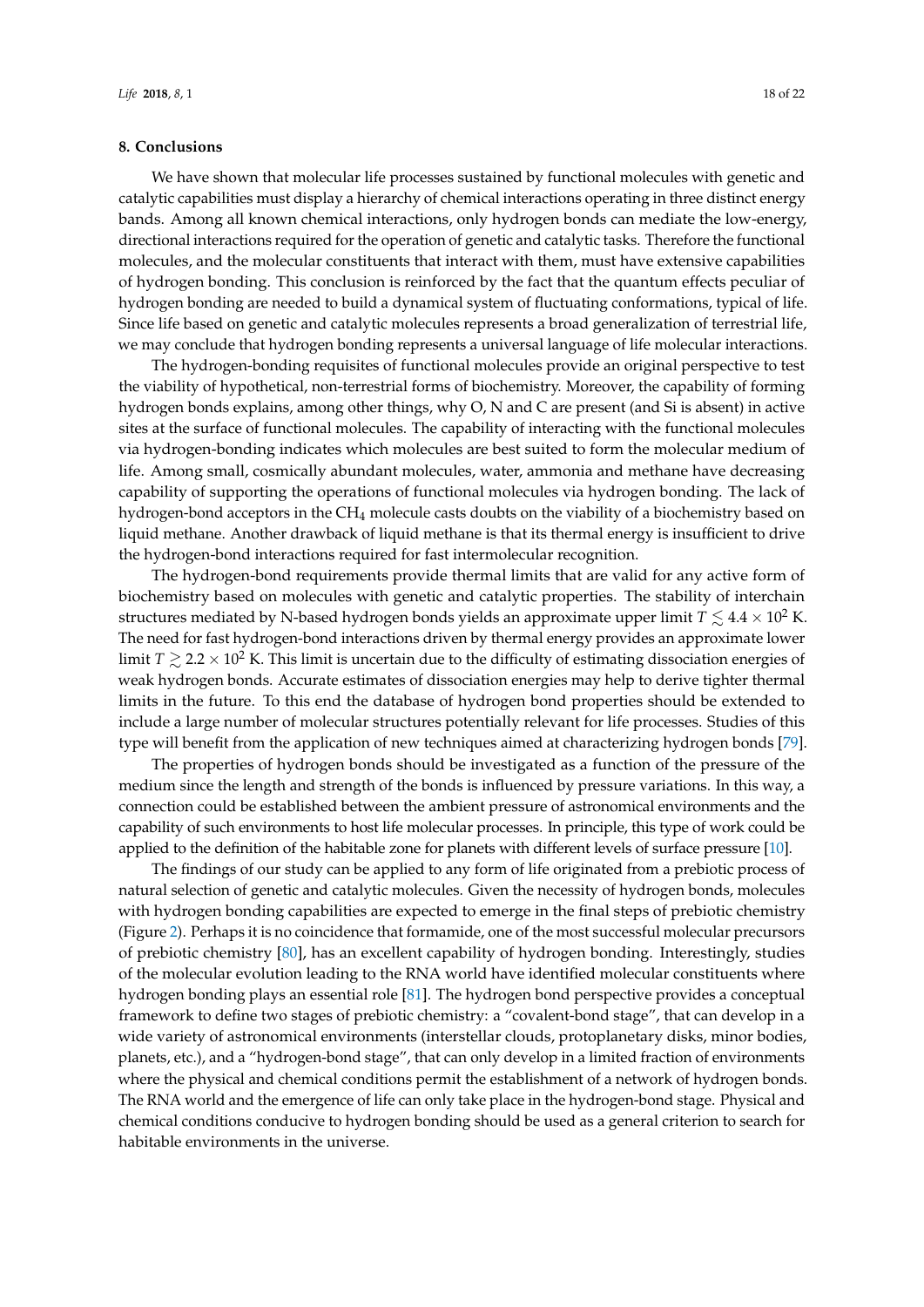**Acknowledgments:** We wish to thank G.R. Desiraju for reading a preliminary version of the manuscript, E. Di Mauro and A. Lazcano for helpful discussions and suggestions, and C. Puzzarini for providing hydrogen bond data. We thank two anonymous reviewers for pointing out the potential importance of halogen bonds in the context of life molecular interactions.

**Author Contributions:** G.V. conceived the idea, designed the logical scheme, and wrote most of the manuscript; A.H. elucidated the role of quantum effects, proton transfer, and Bjerrum length in support of the conclusions presented in the paper.

**Conflicts of Interest:** The authors declare no conflict of interest.

### **References**

- <span id="page-18-0"></span>1. Conrad, P.G.; Nealson, K.H. A Non-Earthcentric Approach to Life Detection. *Astrobiology* **2001**, *1*, 15–24.
- <span id="page-18-1"></span>2. Baross, J.A.; Benner, S.A.; Cody, G.D.; Copley, S.D.; Pace, N.R.; Scott, J.H.; Shapiro, R.; Sogin, M.L.; Stein, J.L.; Summons, R.; et al. *The Limits of Organic Life in Planetary Systems*; National Research Council, The National Academies Press: Washington, DC, USA, 2007.
- <span id="page-18-2"></span>3. Winn, J.N.; Fabrycky, D.C. The Occurrence and Architecture of Exoplanetary Systems. *Annu. Rev. Astron. Astrophys.* **2015**, *53*, 409–447.
- <span id="page-18-3"></span>4. McKay, C.P. Requirements and limits for life in the context of exoplanets. *Proc. Natl. Acad. Sci. USA* **2014**, *111*, 12628–12633.
- 5. Cockell, C.S.; Bush, T.; Bryce, C.; Direito, S.; Fox-Powell, M.; Harrison, J.P.; Lammer, H.; Landenmark, H.; Martin-Torres, J.; Nicholson, N.; et al. Habitability: A Review. *Astrobiology* **2016**, *16*, 89–117.
- <span id="page-18-4"></span>6. Lingam, M.; Loeb, A. Physical constraints on the likelyhood of life on exoplanets. *Int. J. Astrobiol.* **2017**, doi:10.1017/S1473550417000179.
- <span id="page-18-5"></span>7. Precht, H.; Christophersen, J.; Hensel, H.; Larcher, W. *Temperature and Life*; Springer: Berlin/Heidelberg, Germany, 1973.
- <span id="page-18-6"></span>8. Clarke, A. The thermal limits to life on Earth. *Int. J. Astrobiol.* **2014**, *3*, 141–154.
- <span id="page-18-7"></span>9. Spiegel, D.S.; Menou, K.; Scharf, C.A. Habitable Climates. *Astrophys. J.* **2008**, *681*, 1609–1623.
- <span id="page-18-16"></span>10. Vladilo, G.; Murante, G.; Silva, L.; Provenzale, A.; Ferri, G.; Ragazzini, G. The Habitable Zone of Earth-like Planets with Different Levels of Atmospheric Pressure. *Astrophys. J.* **2013**, *767*, 65.
- 11. Vladilo, G.; Silva, L.; Murante, G.; Filippi, L. Provenzale, A. Modeling the Surface Temperature of Earth-like Planets. *Astrophys. J.* **2015**, *804*, 50.
- <span id="page-18-15"></span>12. Silva, L. Vladilo, G.; Schulte, P.M.; Murante, G.; Provenzale, A. From climate models to planetary habitability: Temperature constraints for complex life. *Int. J. Astrobiol.* **2017**, *16*, 244–265.
- <span id="page-18-8"></span>13. Silva, L.; Vladilo, G.; Murante, G.; Provenzale, A. Quantitative estimates of the surface habitability of Kepler-452b. *Mon. Not. R. Astron. Soc.* **2017**, *470*, 2270–2282.
- <span id="page-18-9"></span>14. Clark, R.N.; Curchin, J.M.; Barnes, J.W.; Jaumann, R.; Soderblom, L.; Cruikshank, D.P.; Brown, R.H.; Rodriguez, S.; Lunine, J.; Stephan, K.; et al. Detection and mapping of hydrocarbon deposits on Titan. *J. Geophys. Res.* **2010**, *115*, 10.
- <span id="page-18-10"></span>15. Norman, L.H.; Fortes, A.D. Is there life on Titan? *Astron. Geophys.* **2011**, *52*, 39–42.
- <span id="page-18-11"></span>16. Stevenson, J.; Lunine, P.; Clancy, P. Membrane alternatives in worlds without oxygen: Creation of an azotosome. *Sci. Adv.* **2015**, *1*, e1400067.
- <span id="page-18-12"></span>17. Kasting, J.F.; Whitmire, D.P.; Reynolds, R.T. Habitable Zones around Main Sequence Stars. *Icarus* **1993**, *101*, 108–128.
- 18. Kopparapu, R.K.; Ramirez, R.; Kasting, J.F.; Eymet, V.; Robinson, T.D.; Mahadevan, S.; Terrien, R.C.; Domagal-Goldman, S.; Meadows, V.; Deshpande, R. Habitable Zones around Main-sequence Stars: New Estimates. *Astrophys. J.* **2013**, *765*, 131.
- <span id="page-18-13"></span>19. Kopparapu, R.K.; Ramirez, R.; SchottelKotte, J. Kasting, J.F.; Domagal-Goldman, S.; Eymet, V. Habitable Zones around Main-sequence Stars: Dependence on Planetary Mass. *Astrophys. J. Lett.* **2014**, *787*, L29.
- <span id="page-18-14"></span>20. Freeland, S.J. Could an intelligent alien predict earth's biochemistry? *Fitness of the Cosmos for Life: Biochemistry and Fine Tuning*; Cambridge University Press: Cambridge, UK, 2007; pp. 280–317.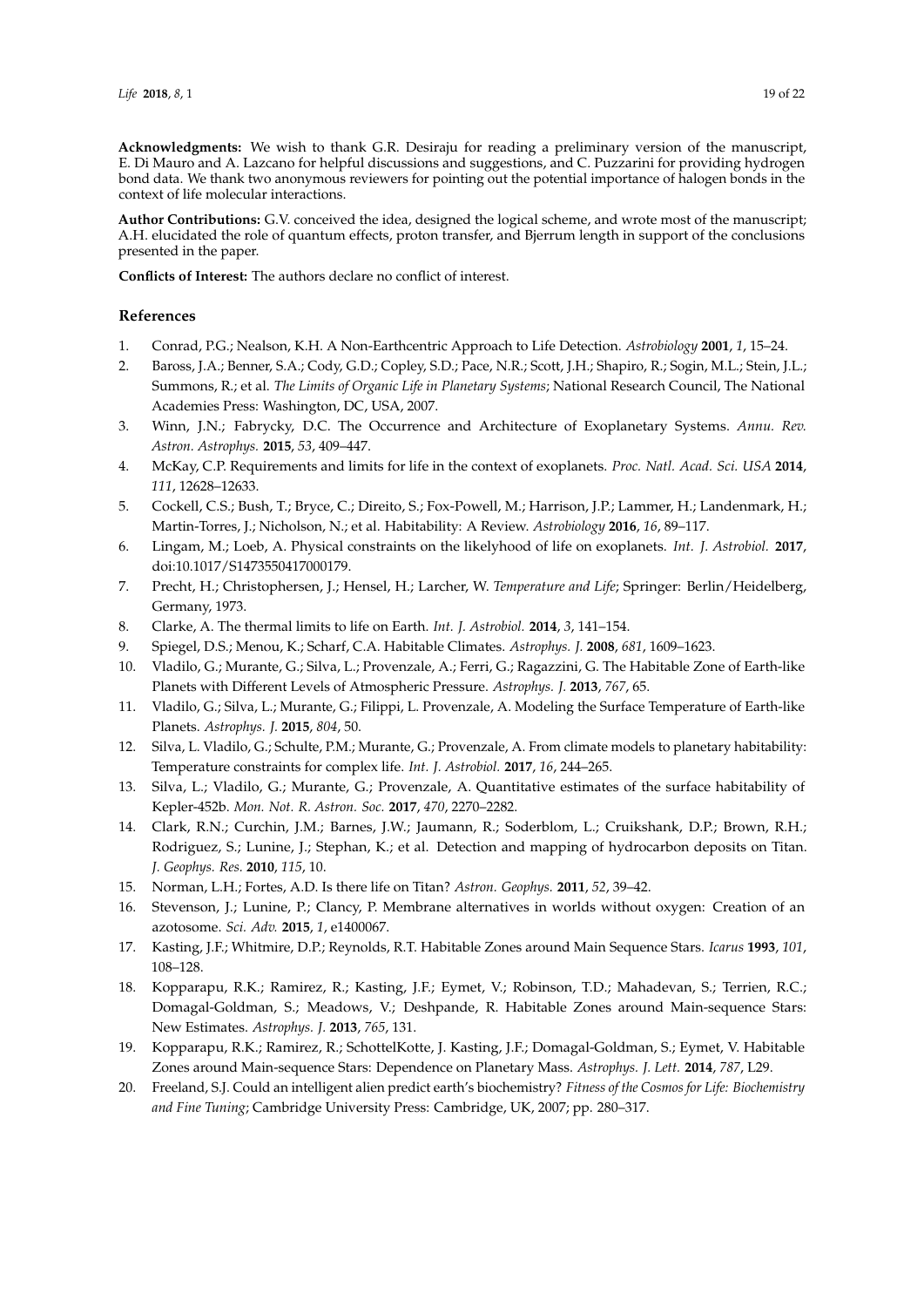- <span id="page-19-0"></span>21. Jacob, F. Evolution and Tinkering. *Science* **1977**, *196*, 1161–1166.
- <span id="page-19-1"></span>22. Lanier, K.A.; Williams, L.D. The Origin of Life: Models and Data. *J. Mol. Evol.* **2017**, *84*, 85–92.
- <span id="page-19-2"></span>23. Sailer, Z.R.; Harms, M.J. Molecular ensembles make evolution unpredictable. *Proc. Natl. Acad. Sci. USA* **2017**, *114*, 11938–11943.
- <span id="page-19-3"></span>24. Pross, A. How Does Biology Emerge From Chemistry? *Orig. Life Evol. Biosph.* **2012**, *42*, 433–444.
- <span id="page-19-4"></span>25. Cleland, C.E. Chyba, C.F. Defining 'Life'. *Orig. Life Evol. Biosph.* **2002**, *32*, 387–393.
- <span id="page-19-29"></span>26. Shulze-Makuch, D.; Irwin, L.N. *Life in the Universe: Expectations and Constraints*; Springer: Berlin/Heidelberg, Germany; New York, NY, USA, 2004.
- <span id="page-19-5"></span>27. Lazcano, A. Towards a Definition of Life: The Impossible Quest? *Space Sci. Rev.* **2008**, *135*, 5–10.
- <span id="page-19-6"></span>28. Kolb, V.M. On the applicability of the Aristotelian principles to the definition of life. *Int. J. Astrobiol.* **2007**, *6*, 51–57.
- 29. Trifonov, E.N. Vocabulary of definitions of life suggests a definition. *J. Biomol. Struct. Dyn.* **2011**, *29*, 259–266.
- <span id="page-19-7"></span>30. Trifonov, E.N. Definition of Life: Navigation through Uncertainties. *J. Biomol. Struct. Dyn.* **2012**, *29*, 647–650.
- <span id="page-19-8"></span>31. Gilbert, W. Origin of life: The RNA world. *Nature* **1986**, *319*, 618.
- <span id="page-19-9"></span>32. Nielsen, P.E.; Egholm, M.; Berg, R.H.; Buchardt, O. Sequence-selective recognition of DNA by strand displacement with a thymine-substituted polyamide. *Science* **1991** *254*, 1497–1500.
- <span id="page-19-10"></span>33. Schmidt, M. *Synthetic Biology: Industrial and Environmental Applications*; John Wiley & Sons: Hoboken, NJ, USA, 2012.
- <span id="page-19-11"></span>34. Luisi, P.L. *The Emergence of Life from Chemical Origins to Synthetic Biology*; Cambridge University Press: Cambridge, UK, 2006.
- <span id="page-19-12"></span>35. Luisi, P.L. Why are enzymes macromolecules? *Naturwissenschaften* **1979**, *66*, 498–504.
- <span id="page-19-13"></span>36. Pace, N.R. The universal nature of biochemistry. *Proc. Natl. Acad. Sci. USA* **2001**, *98*, 805–808.
- <span id="page-19-14"></span>37. Bonifacio, P.; Rahmani, H.; Whitmore, J.B.; Wendt, M.; Centurión, M.; Molaro, P.; Srianand, R.; Murphy, M.T.; Petitjean, P.; Agafonova, I.I.; et al. Fundamental constants and high-resolution spectroscopy. *Astronomische Nachrichten* **2014**, *335*, 83.
- <span id="page-19-15"></span>38. Israelchvili, J.N. *Intermolecular and Surface Forces*; Academic Press: Amsterdam, The Netherlands, 2011.
- <span id="page-19-16"></span>39. Arunan E.; Desiraju, G.R.; Klein, R.A.; Sadlej, J.; Scheiner, S.; Alkorta, I.; Clary, D.C.; Crabtree, R.H.; Dannenberg, J.J.; Hobza, P.; et al. Defining the hydrogen bond: An account (IUPAC Technical Report). *Pure Appl. Chem.* **2011**, *83*, 1637–1641.
- 40. Pauling, L. *The Nature of the Chemical Bond*; Cornell University Press: Ithaca, NY, USA, 1939.
- <span id="page-19-27"></span>41. Pimentel, G.C.; McClellan, A.L. *The Hydrogen Bond*; W. H. Freeman: San Francisco, CA, USA, 1960.
- <span id="page-19-28"></span>42. Jeffrey, G.A.; Saenger, W. *Hydrogen Bonding in Biological Structures*; Springer: Berlin, Germany, 1991.
- <span id="page-19-17"></span>43. Maréchal, Y. *The Hydrogen Bond and the Water Molecule: The Physics and Chemistry of Water, Aqueous and Bio Media*; Elsevier: Amsterdam, The Netherlands, 2007.
- <span id="page-19-18"></span>44. Desiraju, G.R.; Steiner, T. *The Weak Hydrogen Bond in Structural Chemistry and Biology*; Oxford Science Publications Inc.: New York, NY, USA, 1999.
- <span id="page-19-19"></span>45. Gilli, G.; Gilli, P. *The Nature of the Hydrogen Bond*; Oxford University Press: New York, NY, USA, 2009.
- <span id="page-19-20"></span>46. Desiraju, G.R.; Ho, P.S.; Kloo, L.; Legon, A.C.; Marquardt, R.; Metrangolo, P.; Politzer, P.; Resnati, G.; Rissanen, K. Definition of the halogen bond (IUPAC Recomm. 2013). *Pure Appl. Chem.* **2013**, *85*, 1711–1713.
- 47. Legon, A.C. The halogen bond: An interim perspective. *Phys. Chem. Chem. Phys.* **2010**, *12*, 7736–7747.
- <span id="page-19-21"></span>48. Cavallo, G.; Metrangolo, P.; Milani, R.; Pilati, T.; Priimagi, A.; Resnati, G.; Terraneo, G. The Halogen Bond. *Chem. Rev.* **2016**, *116*, 2478–2601.
- <span id="page-19-22"></span>49. Batsanov, S.S. Van der Waals Radii of Elements. *Inorg. Mater.* **2001**, *37*, 871–885.
- <span id="page-19-23"></span>50. Asplund, M.; Grevesse, N.; Sauval, A.J.; Scott, P. The Chemical Composition of the Sun. *Ann. Rev. Astron. Astrophys.* **2009**, *47*, 481–522.
- <span id="page-19-24"></span>51. Landschulz, W.H.; Johnson, P.F.; McKnight, S.L. The leucine zipper: A hypothetical structure common to a new class of DNA binding proteins. *Science* **1988**, *240*, 1759–1764.
- <span id="page-19-25"></span>52. Zheng, Y.-Z.; Wang, N.-N.; Zhou, Y.; Yu, Z.-W. Halogen-bond and hydrogen-bond interactions between three benzene derivatives and dimethyl sulphoxide. *Phys. Chem. Chem. Phys.* **2014**, *16*, 6946–6956.
- <span id="page-19-26"></span>53. Lu, B.-S.; Naji, A.; Podgornik, R. Molecular recognition by van der Waals interaction between polymers with sequence-specific polarizabilities. *J. Chem. Phys.* **2015**, *142*, doi:10.1063/1.4921892.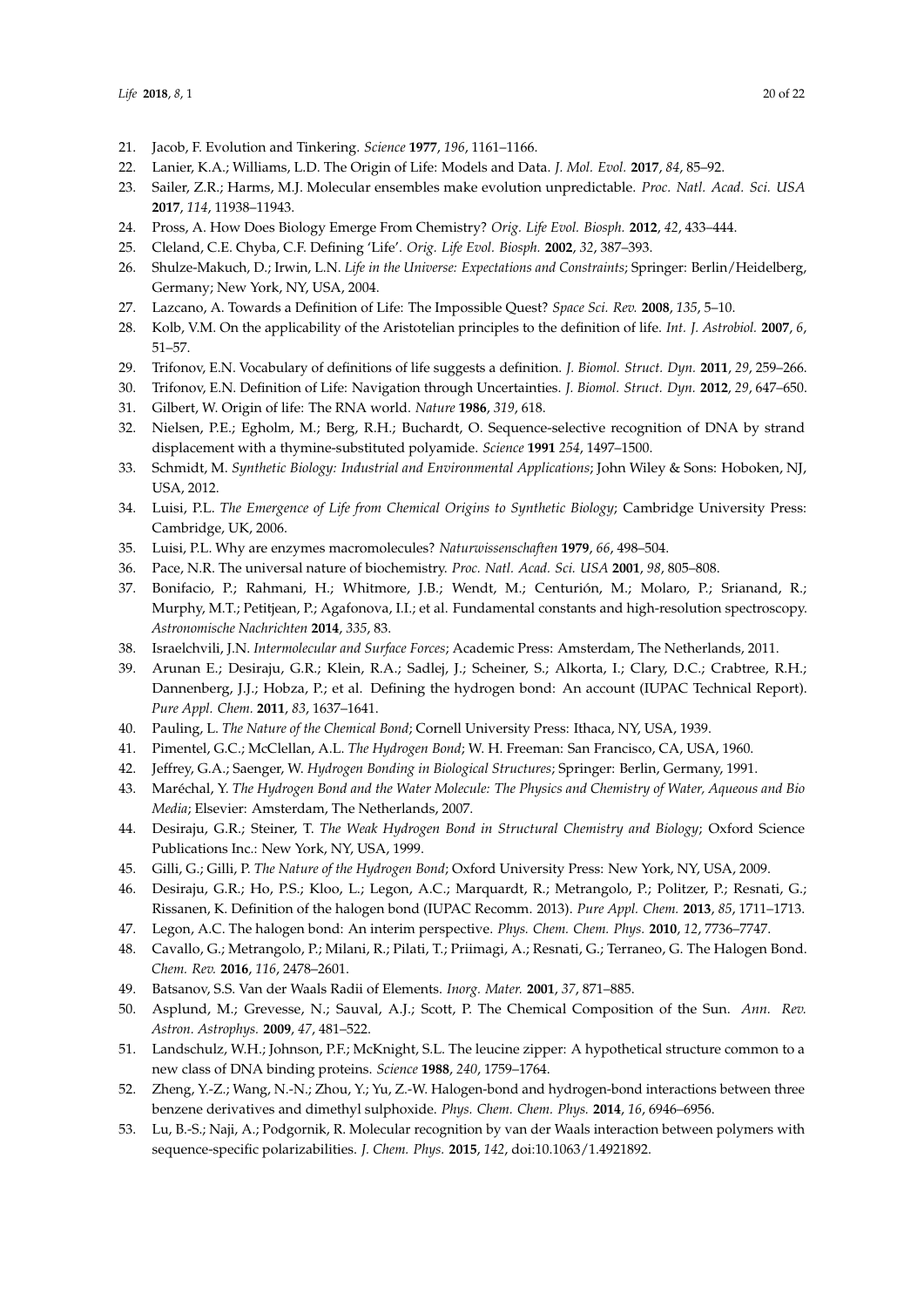- <span id="page-20-0"></span>54. Smith, J.D.; Cappa, C.D.; Wilson, K.R.; Messer, B.M.; Cohen, R.C.; Saykally, R.J. Energetics of Hydrogen Bond Network Rearrangements in Liquid Water. *Science* **2004**, *306*, 851–853.
- <span id="page-20-1"></span>55. Feyereisein, M.W.; Feller, D.; Dixon, D.A. Hydrogen bond energy of the water dimer. *J. Phys. Chem.* **1996**, *100*, 2993–2997.
- <span id="page-20-2"></span>56. Ceriotti, M.; Fang, W.; Kusalik, P.G.; McKenzie, R.H.; Michaelides, A.; Morales, M.A.; Markland, T.E. Nuclear Quantum Effects in Water and Aqueous Systems: Experiment, Theory, and Current Challenges. *Chem. Rev.* **2016**, *116*, 7529–7550.
- <span id="page-20-3"></span>57. Giberti, F.; Hassanali, A.; Ceriotti, M.; Parrinello, M. The Role of Quantum Effects on Structural and Electronic Fluctuations in Neat and Charged Water. *J. Phys. Chem. B* **2014**, *118*, 13226–13235.
- <span id="page-20-4"></span>58. Hassanali, A.; Prakash, M.K.; Eshet, H.; Parrinello, M. On the recombination of hydronium and hydroxide ions in water. *Proc. Natl. Acad. Sci. USA* **2011**, *108*, 20410–20415.
- 59. Hassanali, A.; Giberti, F.; Cuny, J.; Kühne, T.D.; Parrinello, M. Proton transfer through the water gossamer. *Proc. Natl. Acad. Sci. USA* **2013**, *110*, 13723–13728.
- <span id="page-20-5"></span>60. Cuny, J.; Hassanali, A.A. Ab Initio Molecular Dynamics Study of the Mechanism of Proton Recombination with a Weak Base. *J. Phys. Chem. B* **2014**, *118*, 13903–13912.
- <span id="page-20-6"></span>61. Blomberg, M.R.A.; Siegbahn, P.E.M. Different types of biological proton transfer reactions studied by quantum chemical methods. *Biochim. Biophys. Acta* **2006**, *1757*, 969–980.
- <span id="page-20-7"></span>62. Eigen, M.; de Maeyer, L. Self-Dissociation and Protonic Charge Transport in Water and Ice. *Proc. R. Soc. Lond. A Math. Phys. Eng. Sci.* **1958**, *247*, 505–533.
- <span id="page-20-8"></span>63. Tuckerman, M.E.; Marx, D.; Klein, M.L.; Parrinello, M. On the Quantum Nature of the Shared Proton in Hydrogen Bonds. *Science* **1997**, *275*, 817–820.
- <span id="page-20-9"></span>64. Sappati , S.; Hassanali, A.; Gebauer, R.; Ghosh, P. Nuclear quantum effects in a HIV/cancer inhibitor: The case of ellipticine. *J. Chem. Phys.* **2016**, *145*, doi:10.1063/1.4968046.
- 65. Law, Y.K.; Hassanali, A.A. The Role of Quantum Vibrations on the Structural, Electronic and Optical Properties of 9-Methylguanine. *J. Phys. Chem. A* **2015**, *119*, 10816–10827.
- <span id="page-20-10"></span>66. Grisanti, L.; Pinotsi, D.; Gebauer, R.; Kaminski S.; Gabriele, S.; Hassanali, A.A. A computational study on how structure influences the optical properties in model crystal structures of amyloid fibrils. *Phys. Chem. Chem. Phys.* **2017**, *19*, 4030–4040.
- <span id="page-20-11"></span>67. Sapunar, M.; Ponzi, A.; Chaiwongwattana, S.; Mališ, M.; Prlj, A.; Decleva, P.; Došlić, N. Timescales of N−H bond dissociation in pyrrole: A nonadiabatic dynamics study. *Phys. Chem. Chem. Phys.* **2015**, *17*, 19012–19020.
- <span id="page-20-12"></span>68. Mališ, M.; Novak, J.; Zgrablić, G.; Parmigiani, F.; Došlić, N. Mechanism of ultrafast non-reactive deactivation of the retinal chromophore in non-polar solvents. *Phys. Chem. Chem. Phys.* **2017**, *19*, 25970–25978.
- <span id="page-20-13"></span>69. Auffinger, P.; Hays, F.A.; Westhof, E.; Ho, P.S. Halogen bonds in biological molecules. *Proc. Natl. Acad. Sci. USA* **2004**, *101*, 16789–16794.
- <span id="page-20-14"></span>70. Phillips, R.; Quake, R. The Biological Frontier of Physics. *Phys. Today* **2006**, *59*, 38–43.
- <span id="page-20-15"></span>71. Sabin, J.R. Hydrogen bonds involving sulfur. I. Hydrogen sulfide dimer. *J. Am. Chem. Soc.* **1971**, *93*, 3613–3620.
- <span id="page-20-16"></span>72. Lide, D. *CRC Handbook of Chemistry and Physics*; CRC Press: Boca Raton, FL, USA, 1997.
- <span id="page-20-17"></span>73. Tanford, C. *The Hydrophobic Effect: Formation of Micelles and Biological Membranes*; Wiley: New York, NY, USA, 1973; ISBN 978-0-471-84460-0.
- <span id="page-20-18"></span>74. Westhof, E. *Water and Biological Macromolecules, Topics in Molecular and Structural Biology*; The MacMillan Press LTD.: London, UK, 1993; Volume 17.
- <span id="page-20-19"></span>75. Alessandrini, S.; Puzzarini, C. Structural and Energetic Characterization of Prebiotic Molecules: The Case Study of Formamide and Its Dimer. *J. Phys. Chem.* **2016**, *120*, 5257–5263.
- <span id="page-20-20"></span>76. Chandler, D. Interfaces and the driving force of hydrophobic assembly. *Nature* **2005**, *437*, 640–647.
- <span id="page-20-21"></span>77. Bustamante, C.; Keller, D.; Oster, G. The Physics of Molecular Motors. *Acc. Chem. Res.* **2001**, *34*, 412–420.
- <span id="page-20-22"></span>78. Steiner, T.; Desiraju, G.R. Distinction between the weak hydrogen bond and the van der Waals interaction. *Chem. Commun.* **1998**, 891–892, doi:10.1039/A708099I.
- <span id="page-20-23"></span>79. Zhang, J.; Chen, P.; Yuan, B.; Ji, W.; Cheng, Z.; Qiu, X. Real-Space Identification of Intermolecular Bonding with Atomic Force Microscopy. *Science* **2013**, *342*, 611–614, doi:10.1126/science.1242603.